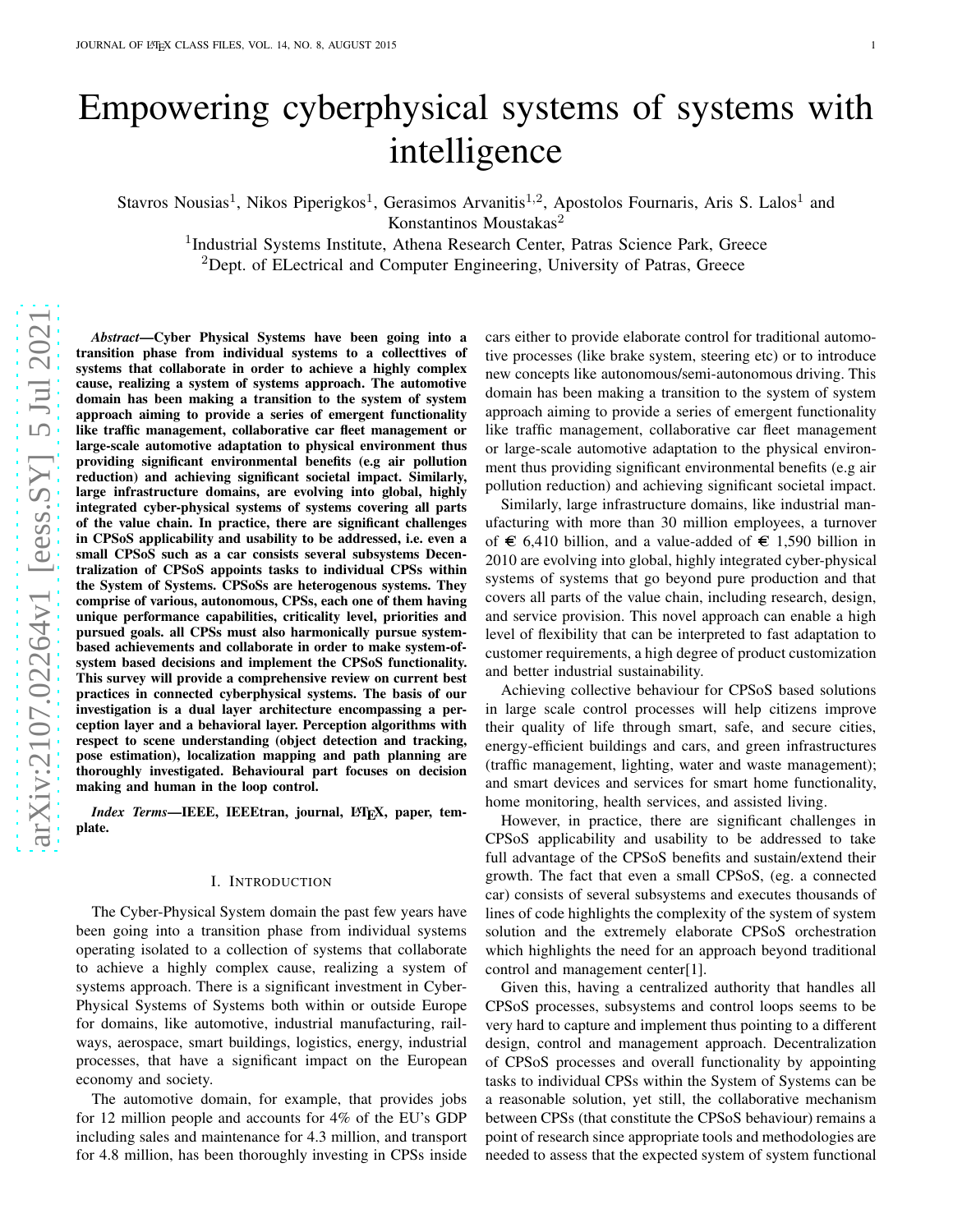requirements is retained (the CPSoS operates as it should be) and the non-functional requirements are matched (the CPSoS remains resilient, safe and efficient).

CPSoSs are heterogeneous systems. They consist of various, autonomous, CPSs, each one of them having unique performance capabilities, criticality level, priorities and pursued goals. CPSs in general are self-organized and, on several occasions, they may have conflicting goals thus competing to get access to common resources. However, from a CPSoS perspective, all CPSs must also harmonically pursue system-based achievements and collaborate to make system-of-system based decisions and implement the CPSoS behaviour. Considering that CPSoS consists of many CPSs, finding the methodology to achieve such an equilibrium in a decentralized way is not an easy task. The above issue becomes more complex when we also consider the amount of data to be exchanged between CPSs and the processing of those data. The collection of data and the data analytics need to be refined in such a way that only the important information is extracted and forwarded to other CPSs and the overall system. Also, Mechanisms to handle, in a distributed way, large amounts of data are needed to extract cognitive patterns and detect abnormalities. Thus, some data classification, labelling and refinement mechanisms should be put in place locally (in each CPS) to offload the complexity and communication overhead at the system of system level[\[2\]](#page-15-1).

In the above-described setup, we cannot overlook the fact that CPSoS depend on humans since humans are part of the CPSoS functionality and services, interact with the CPSs and contribute to the CPSoS behaviour. Operators and managers play a key role in the operation of CPSoS and take many important decisions while in several cases human CPS users are the key player in the CPSoS main role (thus forming Cyber-Physical Human Systems). Thus, we need to structure a close symbiosis between computer-based systems and human operators/users and constantly enhance human situational awareness as well as devise a collaborative mechanism on handling CPSoS decisions, forcing the CPSoS to comply with human guidelines and reactions. Novel approaches on Human Machine Interfaces that employ eXtended Reality (XR) principles need to be devised to help humans gain fast and easy to grasp insight into the CPSoS processes but also to enrol them seamlessly to the CPSoS operation.

Finally, it cannot be overlooked that security and trust in CPSoS operation must be retained at all costs since CPSoSs are physically entangled systems and are in close integration with humans. Security breaches can lead to serious incidents that may affect human lives (in automotive, energy, aerospace, railways, industrial domain etc.). The autonomous nature of the CPSoS, the high heterogeneity and the use of legacy components, however, makes traditional security measures hard to apply, thus highlighting the need for a new, CPS applicable security and trust mechanism that must be applied to the system from design time and follow the CPSoS design operate continuum, thus constantly be updated, reconfigured and redesigned according to cybersecurity abnormalities. To achieve that, security components must be modelled based on the security-by-design principle considering that they may

be placed in CPSs with various, different, security needs and performance capabilities. Such components must be realized during the design/redesign of the CPSoS while in parallel specialized security monitoring mechanisms and tools must be introduced in the autonomous CPSs and the System as a whole, so that they can detect, identify, respond and mitigate a security attack in the presence of unforeseen conditions that may emerge during CPSoS operation including resilience failures.

This survey will provide a comprehensive review of current best practices in connected cyber-physical systems. The basis of our investigation is a dual-layer architecture encompassing a perception layer and a behavioural layer. Perception algorithms concerning scene understanding (object detection and tracking, pose estimation), localization mapping and path planning are thoroughly investigated. The behavioural part focuses on decision making and human in the loop control. The rest of this survey is organized as follows. Section II analyses aspects of the perception layer focusing on 2D and 3D object detection and scene analysis, localization, SLAM and path planning and human-centric perception. Section III focuses on the behavioural layer, while Section IV concludes this survey paper.

## II. PERCEPTION LAYER

## *A. Object detection and scene analysis*

*1) Object detection from 2D images:* Object detection has been evolved considerably since the appearance of deep convolutional neural networks [\[3\]](#page-15-2). Nowadays, there are two main branches of proposed techniques. In the first one, the object detectors, using two stages, generate region proposals which are subsequently classified in the categories that are determined by the application at hand (e.g., vehicles, cyclists and pedestrians, in the case of autonomous driving). Some important, representative, high-performance examples of this first branch are Faster R-CNN [\[4\]](#page-15-3), Region-based Fully Convolutional Network (R-FCN) [\[5\]](#page-15-4), Feature Pyramid Network (FPN) [\[6\]](#page-15-5) and Mask R-CNN [\[7\]](#page-15-6). In the second branch, object detection is cast to a single-stage, regression-like task with the aim to provide directly both the locations and the categories of the detected objects. Notable examples, here, are Single Shot MultiBox Detector (SSD) [\[8\]](#page-15-7), SqueezeDet [\[9\]](#page-15-8), YOLOv3 [\[10\]](#page-15-9) and EfficientDet [\[11\]](#page-15-10).

*2) Object detection from 3D images:* Object detection in LIDAR point clouds is a three-dimensional problem where the sampled points are not uniformly distributed over the objects in the scene and do not directly correspond to a cartesian grid. 3D object detection is dominantly performed with 3D convolutional networks due to the irregularity and lack of apparent structure in the point cloud. Several transformations take place to match the point cloud to feature maps that are forwarded into deep networks. Commendable detection outcomes appear in the literature as early as 2016. Li et al.[\[12\]](#page-15-11) projected the 3D points in a 2D map and employed 2D fully convolutional networks to successfully detect cars in a LIDAR point cloud reaching an accuracy of 71.0% for car detection of moderate difficulty. A follow-up paper [\[13\]](#page-15-12) proposes 3D fully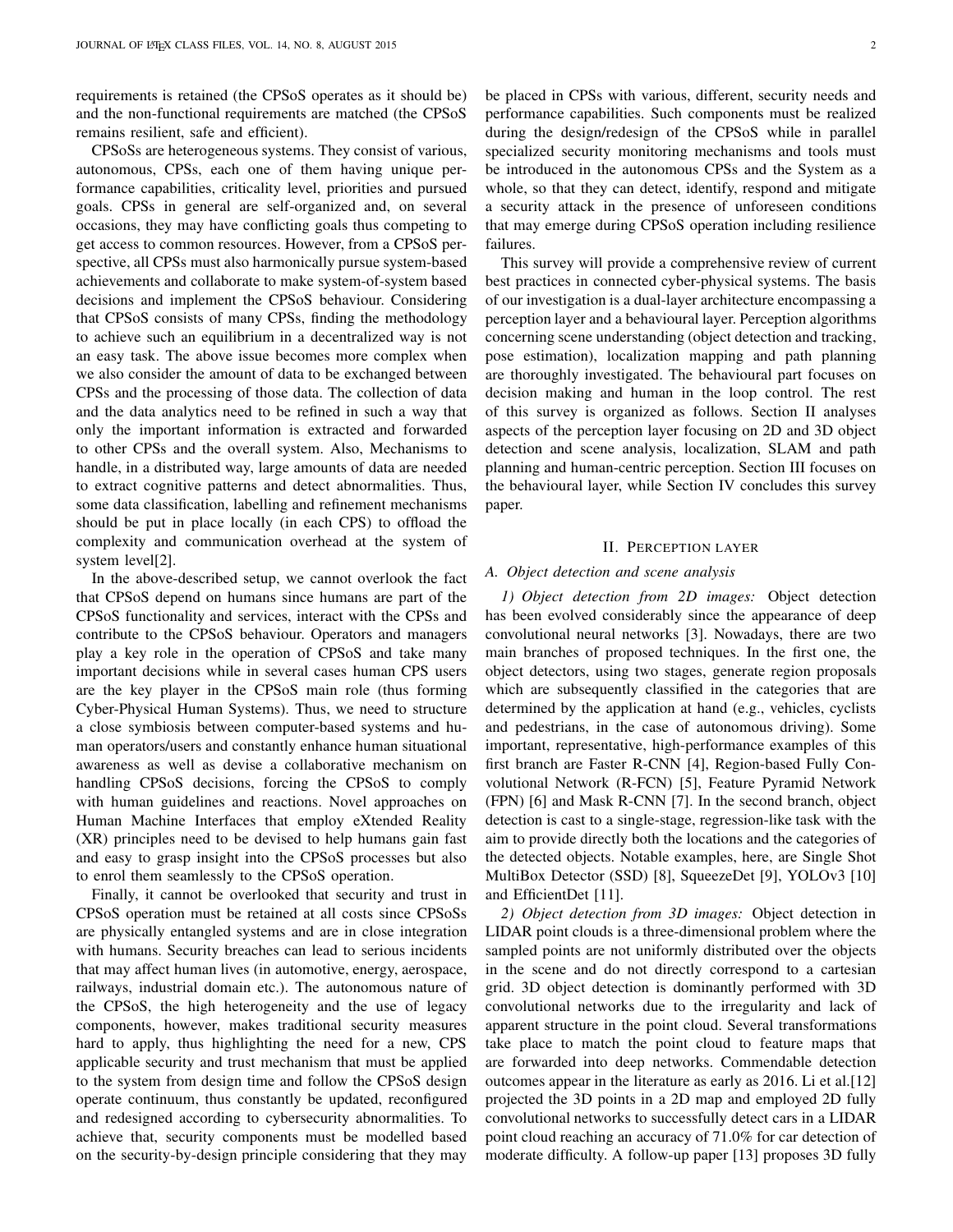convolutional networks reporting accuracy of 75.3% for car detection of moderate difficulty. However, since dense 3D fully convolutional networks demonstrate high execution times, Yan et al.[\[14\]](#page-15-13) investigated an improved sparse convolution method for such networks, which significantly increases the speed of both training and inference. According to KITTI benchmarks, the reported accuracy reaches 78.6% for car detection of moderate difficulty. To revisit 2D convolutions in 3D object detection Pointpillars [\[15\]](#page-15-14) proposed a novel encoder that utilizes PointNets to learn a representation of point clouds organized in vertical columns (pillars) and subsequently employed a series of 2D convolutions. Pointpillars reported accuracy of 77.28% in the same category. Shi et al. proposed PointRCNN [\[16\]](#page-15-15) for 3D object detection from raw point cloud. They devised a two stages stage approach where the first stage yields a bottom-up 3D proposal generation the second stage refines the proposals in the canonical coordinates to obtain the final detection results, reporting accuracy of 78.70%. An extended variation of PointRCNN is the part-aware and aggregation neural network(Part- $A^2$  Net). The part-aware stage for the first time fully utilizes free-of-charge part supervisions derived from 3D ground-truth boxes to simultaneously predict highquality 3D proposals and accurate intra-object part locations. Then the part-aggregation stage learns to re-score the box and refines the box location by exploring the spatial relationship of the pooled intra-object part locations. The reported accuracy reaches 79.40%.

#### *B. Localization, SLAM and Path planning*

Unmanned vehicles, either ground (UGV), aerial (UAV) or underwater (UUV), are prominent CPSoS. Typical examples include autonomous vehicles and robots, operating for a variety of different civilian and military challenging tasks. At the same time, the prototyping of 5G and V2X (e.g. V2V and V2I) related communication protocols enable the close collaboration of vehicles, to address their main individual or collective goals. Autonomous vehicles with inter-communication and network abilities are known as Connected and Automated Vehicles (CAV), being part of the more general concept of Connected CPSoS. The main focus of CAV's related technologies is to increase and improve safety, security and energy consumption of (cooperative or not) autonomous driving, by the strict control of vehicle's position and motion [\[17\]](#page-15-16). At a higher level, CAV have the potential for a further enhancement of the transportation sector's overall performance.

Perception and scene analysis ability are fundamental for a vehicle's reliable operation. Computer vision-based object detection and tracking should be seen as a first (though necessary) pre-processing step, feeding more sophisticated operational modules of vehicle [\[18\]](#page-15-17). The latter is imperative to have accurate knowledge of both its own and its neighbours' (vehicles, pedestrians or static landmarks) position, in order to design efficiently the future motion actions, i.e. to determine the best possible velocity, acceleration, yaw rate, etc. These motion actions primarily focus on e.g. keeping safe inter-vehicular distances, eco-friendly driving by reducing gas emissions, etc. The above challenges can be addressed in the

context of Localization, SLAM and Path planning, which are discussed below:

*1) Localization:* Localization module is responsible for providing absolute position information to the vehicles. Global Navigation Satellite Systems (GNSS), like GPS, Beidou, Glonass, etc., are usually exploited for that purpose. GPS sensor is currently employed as the most common commercial device. It is straightforward to couple or fuse GPS information with Inertial Measurement Unit (IMU) readings [\[19\]](#page-15-18), to design a complete Inertial Navigation System (INS) providing positioning, velocity and timing solutions (PVT). IMU sensor consists of gyroscopes and accelerometers for measuring yaw rate and acceleration (in  $x,y,z$  directions) of vehicle. Additionally, odometers and wheel sensors [\[20\]](#page-15-19) can also be utilized. However, even highly reliable IMU sensors suffer from accumulative or drift error, significantly reducing their consistency as the vehicle is moving. Another limitation of stand-alone GPS localization is directly related to GPS itself. Its accuracy is highly degraded in dense urban canyons or tunnels [\[21\]](#page-15-20), even exceeding  $10m$  error. Main sources of GPS signal degradation are due to [\[19\]](#page-15-18) satellite clock error, receiver clock error, ionosphere delay, tropospheric delay, multi-path, etc. Moreover, it is vulnerable to cyberattacks [\[22\]](#page-15-21), like spoofing or jamming. The former causes an intentionally "wrong" position, even kilometres away from expected GPS measurement. The latter poses a rather more severe threat since it totally blocks the GPS signal. Several alternative approaches relying on ground base stations have been developed for enhancing localization accuracies, such as Assisted GPS (AGPS) or Differential GPS (DGPS). However, they are also susceptible to multi-path effect and signal blockage [\[23\]](#page-15-22). The desired localization error, as it has been reported in the literature, should be lower than  $1m$  (wherein-lane accuracy) [\[24\]](#page-15-23) to meet the standards of autonomous driving. For example, if a vehicle is localized on the curb instead of the road, it may lead to a serious accident with pedestrians or other vehicles. Therefore, it is quite clear that for obtaining the desired positioning solutions, other types of advanced sensors, like LIDAR, Camera, RADAR, etc., must be additionally taken into account. Moreover, the emergence of V2V communications in the context of the Internet of Things (IoT), facilitates the exploitation of both onboard and off-board information, in order to design a more robust localization system. This collaborating multi-modal fusion of heterogeneous measurements is known as Cooperative Localization (CL), a rather recent and very promising technique that is able to tackle the limitations and drawbacks of GPS/IMU localization. Each vehicle can now receive external information (like absolute position, relative distance, velocity, acceleration, etc.) from nearby vehicles, infrastructure or pedestrians, effectively assisting its own localization system.

There are many existing works [\[21\]](#page-15-20), [\[25\]](#page-15-24), [\[26\]](#page-15-25), [\[27\]](#page-15-26), [\[28\]](#page-15-27) that survey related aspects, challenges and algorithms of CL. For example, [\[21\]](#page-15-20) provides an overview of current trends and future applications of Localization (not only CL) in autonomous vehicles environments. The discussed techniques are mainly distinguished on the basis of the utilized sensor. Ranging measurements like relative distance and angle can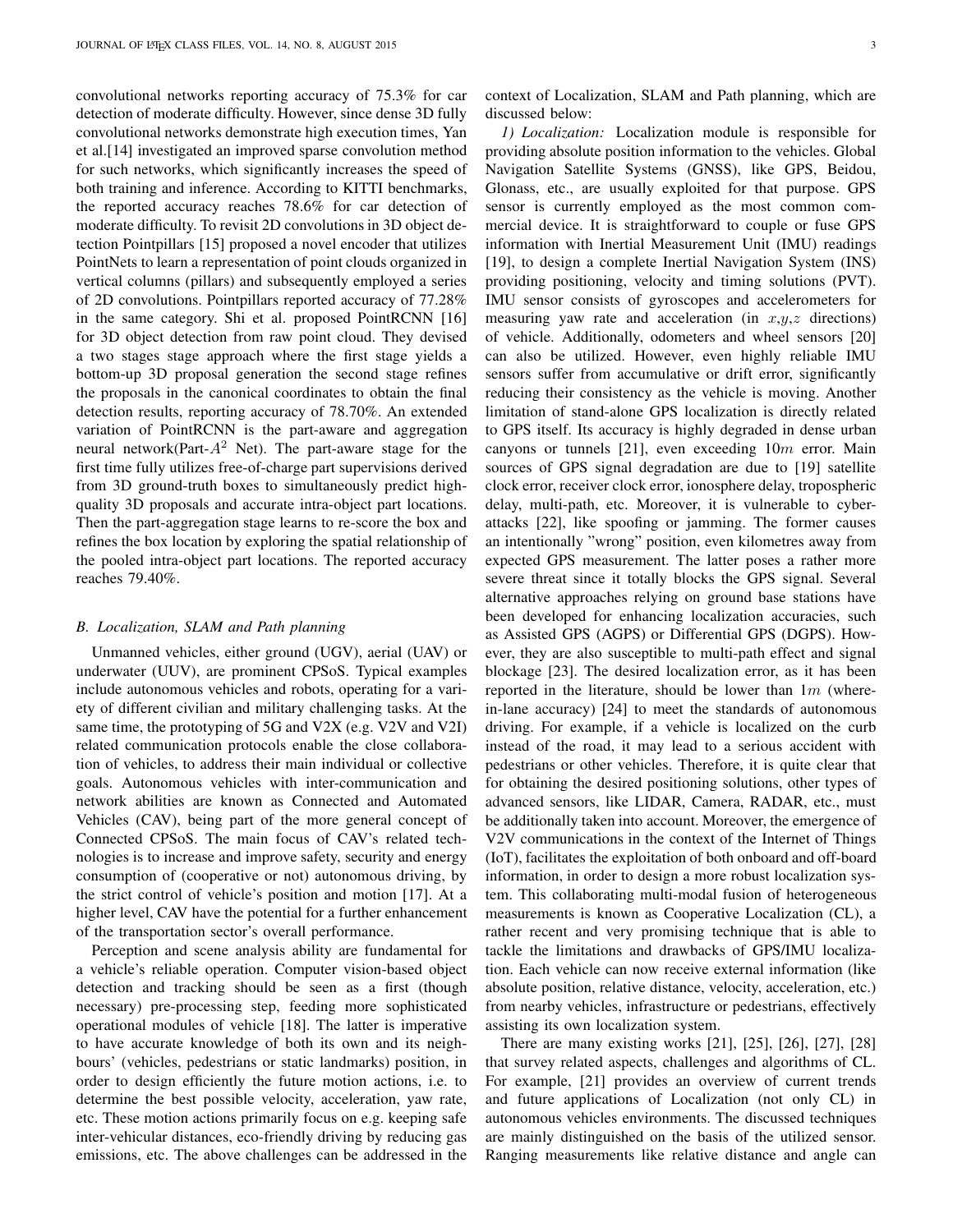also be extracted through the V2V abilities of CL. Common ranging techniques include Time of Arrival (TOA), Angle of Arrival (AoA), Time Difference of Arrival (TDOA), Received Signal Strength (RSS), etc. The works of [\[25\]](#page-15-24), [\[26\]](#page-15-25) delve into detailed mathematical modelling of CL tasks. More specifically, [\[25\]](#page-15-24) exploits various criteria to categorize related algorithms:

- 1) Measurement type: The sensor or ranging technique being used for localization. V2V communications enable different ranging methods to be used (as mentioned above).
- 2) Centralized vs Distributed: Centralized algorithms require nodes/vehicles of the network to broadcast their measurements to a fusion centre (e.g. cloud or some leader-vehicle), responsible for all the computations. Although higher accuracy can be achieved, limitations like communication overhead, computational power, network size, fusion centre malfunctioning etc, must be taken into account. On the contrary, with distributed processing architecture, the computations are assigned to each vehicle which interacts only with close neighbours.
- 3) One-shot vs Tracking: One-shot refer to methods that do not exploit any past information. On the other hand, tracking has to do with algorithms that, apart from measurements, employ kinematic models in order to approximate the actual movement of vehicles. Tracking methods exploit Bayesian estimators as mentioned below.
- 4) Fusion estimator: Multi-modal fusion is vital for increased location estimation accuracy. Fusion can be effectively performed using well-known estimators like Least Squares (LS), Maximum Likelihood (ML), Minimum Mean Square Error (MMSE), Maximum A Posteriori (MAP), etc. One-shot ML estimator coincides with (weighted by measurement noise variance) LS when the measurements are corrupted by Gaussian noise. MMSE and MAP are common Bayesian estimators which treat the unknown vehicle's position as a random variable, instead of a deterministic value as one-shot do. Kalman, Extended Kalman and Unscented Kalman Filters (KF, EKF, UKF) are prominent examples of MMSE estimators. Belief propagation and factor graphs optimization is also an important MAP tool.

The [\[26\]](#page-15-25) formulates a distributed Gradient Descent (GD) algorithm as LS solution and the Bayesian factor graph approach of Sum Product Algorithm over Wireless Networks (SPAWN). In general, distributed and tracking/Bayesian algorithms are more attractive to perform CL. An overview of distributed localization algorithms in IoT is also given in [\[27\]](#page-15-26). The authors discuss in addition the proposed distributed geometric framework of DILOC, as well as the extended versions of DLRE and DILAND, which facilitates the design of a linear localization algorithm. These methods require the vehicle to be inside the convex full formed by 3 neighbouring anchors (nodes with known and fully accurate positions) and to compute its barycentric coordinates with respect to neighbours. However, major challenges are related to mobile scenarios due

to varying topologies, as well as how feasible the presence of anchors will be in automotive applications. An interesting approach is discussed in [\[29\]](#page-15-28), where mobile agents in general, try to cooperatively estimate their position as well as to track non-cooperative objects. The authors developed a distributed particle filter-based belief propagation approach with message passing, though they consider the presence of anchor nodes. Furthermore, the computational and communication overhead may be a serious limitation towards real-time implementation. In [\[30\]](#page-15-29), a novel distributed technique is proposed to improve the stand-alone GNSS accuracy of vehicles. Once again, noncooperative objects or features (e.g. trees, pedestrians, etc.) are exploited in order to improve location accuracy. Features are cooperatively detected by vehicles using their onboard sensors (e.g. LIDAR), where a perfect association is assumed. These Vehicle-to-Features measurements are fused with GNSS in the context of a Bayesian message-passing approach and KF. Experimental evaluation was assessed using SUMO simulator, however, the number of detected features, as well as communication overhead, should be taken into serious account. The work of [\[31\]](#page-15-30) extends [\[30\]](#page-15-29), by proposing a distributed data association framework for features and vehicles. Data association was based on belief propagation. Validation was performed in realistic urban traffic conditions. The main aspect of [\[31\]](#page-15-30), as well as [\[30\]](#page-15-29), is that vehicles must reach a consensus about features state, in order to improve their location. Graph Laplacian CL has been introduced in [\[32\]](#page-15-31), [\[33\]](#page-16-0). Centralized or distributed Laplacian Localization formulates a LS optimization problem, which fuses the heterogeneous inter-vehicular measurements along with the V2V connectivity topology through the linear Laplacian operator. EKF and KF based solutions have been proposed for addressing CL in tunnels [\[34\]](#page-16-1), [\[35\]](#page-16-2) when the GPS signal may be blocked. A distributed robust cubature KF enhanced by Huber M-estimation is presented in [\[36\]](#page-16-3). The method is used to tackle the challenges of data fusion under the presence of outliers. Pseudo-range measurements from satellites are also considered during the fusion process. Authors in [\[37\]](#page-16-4) developed a distributed Bayesian CL method for localizing vehicles in the presence of Non-Line-of-Sight range measurements and spoofed vehicles. They focused primarily on ego vehicle location estimation and abnormal vehicles detection rates.

*2) SLAM:* Simultaneous Localization and Mapping (SLAM) is also a relevant task of Localization. It refers to the problem of mapping an environment using measurements from sensors (e.g. Camera or LIDAR) on-board the vehicle or robot, whilst at the same time estimating the position of that sensor relative to the map. Although when stated in this way SLAM can appear to be quite an abstract problem robust and efficient solutions to the SLAM problem are critical to enabling the next wave of intelligent mobile devices. SLAM in its general form tries to estimate over a time period, the poses of the vehicle/sensor and the landmarks' position of the map, given control input measurements, provided by odometry sensors onboard the vehicle and measurements with respect to landmarks. Therefore, we have mainly two subsystems: Front-end, which detects the landmarks of the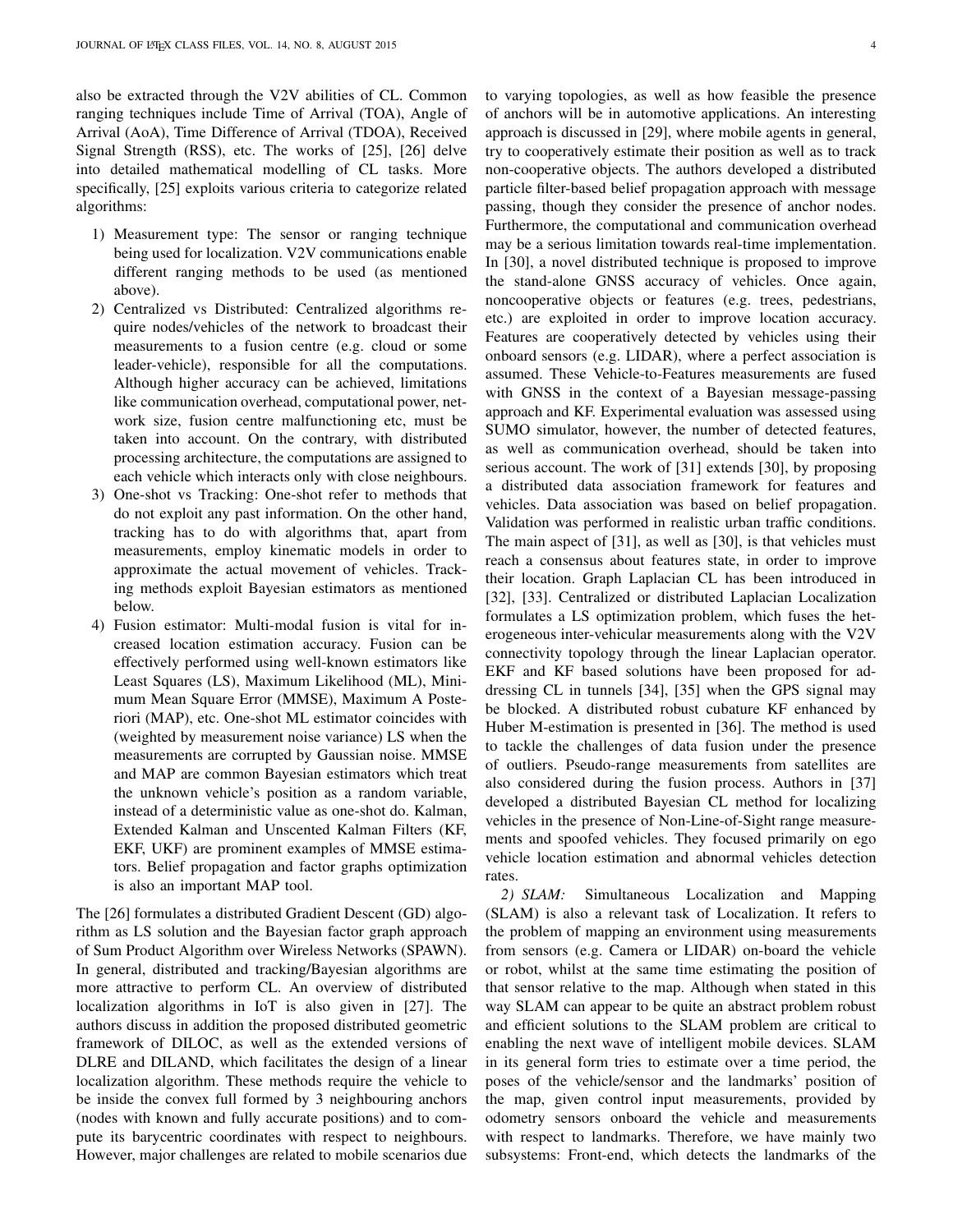map and correlates them with the poses, and the Back-end, which casts an optimization problem in order to estimate the pose and the location of landmarks.

SLAM techniques can be distinguished to either Visual or LIDAR based Odometry (VO and LO) solutions, reflecting camera or LIDAR as the main sensor to be exploited:

- 1) To compute the local position and motion of a camera, VO algorithms must estimate the transformation that the camera undergoes between the current frame and a reference frame. The reference frame can be defined by the previous frame in the input sequence, some keyframe in the recent past, or a collection of frames from the recent past. In each case, the task is to estimate the transformation that takes information in the camera's current frame into the frame of reference of the past frame(s). This task can be seen as an optimisation problem where the cost is given by the residual between the information measured in the current frame and corresponding information derived and reprojected from the reference frames. The vast majority of VO algorithms use feature-based approaches (e.g. [\[38\]](#page-16-5)). The image is decomposed to a sparse set of interesting points, where for each interest point location the local appearance of the image is described by a feature vector that is invariant to camera transformations. The feature vectors are associated between the input frame and reference to form a set of geometric constraints from which we can derive the camera motion and scene structure. In this case, the cost function is formulated by the difference between the measured reprojection location of these interest points between frames, referred to as the reprojection error. However, some known limitations of feature-based methods include i) extraction of interesting points and feature vectors may be expensive (using wellknown algorithms like SHIFT or SURF), ii) they are prone to errors in areas where there is a low number of interesting points, etc. On the contrary, dense or direct VO approaches [\[39\]](#page-16-6), [\[40\]](#page-16-7) focus on minimizing the (geometric) reprojection error, aiming to directly minimise the photometric error between pixels in the optimization problem. State-of-the-art VO algorithms include Direct Sparse Odometry (DSO) [\[41\]](#page-16-8), ORB-SLAM [\[42\]](#page-16-9) and ORB-SLAM2 [\[43\]](#page-16-10).
- 2) LIDAR sensor provides dense 3D point clouds of vehicle's surroundings. The goal of LO is to estimate the pose of the vehicle by accumulating the transformation between consecutive frames of 3D point clouds. The existing LO solutions can be divided into two groups: point-wise and feature-wise methods. Point-wise methods estimate the relative transformation directly using the raw 3D points while feature-wise methods try to utilize more sophisticated characteristics of the point cloud such as the edge and planar feature points. The most well-known pointwise LO method is the iterative close point (ICP) [\[44\]](#page-16-11). ICP operates at a point-wise level and directly matches two frames of the point cloud by finding the correspondences. One of the major

drawbacks of the ICP is that when the frames include large quantities of points, ICP may suffer from a high computational load arising from the point cloud registration. Many variants of ICP have been proposed to improve its efficiency and accuracy, such as the Trimmed ICP [\[45\]](#page-16-12) and Normal ICP [\[46\]](#page-16-13). To avoid the high computational load resulting from using the entire set of raw points, the feature-based LO methods extract a set of representative features from the raw points. The fast point feature histogram (FPFH) was proposed in [\[47\]](#page-16-14) to extract and describe important features. The FPFH enables the exploration of the local geometry and the transformation is optimized by matching the one-byone FPFH-based correspondence. Another well-known feature-based LO method is LOAM [\[48\]](#page-16-15). Theoretically, LOAM integrates the properties of both the point-wise and the feature-wise methods. On the one hand, to decrease the computational load of typical ICP, LOAM proposed to extract two kinds of feature points, the edge and planar, respectively. The extraction of the feature is simply based on the smoothness of a small region near a given feature point. Different from the FPFH which provides multiple categories of features based on its descriptors, LOAM involves only two feature groups. Another popular variant of LOAM, is Lego-LOAM [\[49\]](#page-16-16).

*3) Path planning:* Connected Advanced Driver Assistance Systems (ADAS) help to reduce road fatalities and have received considerable attention in the research and industrial societies [\[50\]](#page-16-17). Recently, there is a shift of focus from individual drive-assist technologies like power steering, antilock braking systems (ABS), electronic stability control (ESC), adaptive cruise control (ACC) to features with a higher level of autonomy like collision avoidance, crash mitigation, autonomous drive and platooning. More importantly, grouping vehicles into platoons [\[51\]](#page-16-18), [\[52\]](#page-16-19) has received considerable interest, since it seems to be a promising strategy for efficient traffic management and road transportation, offering several benefits in highway and urban driving scenarios related to road safety, highway utility and fuel economy.

To maintain the cooperative motion of vehicles in a platoon, the vehicles exchange their information with the neighbours using V2V and V2I [\[53\]](#page-16-20). The advances in V2X communication technology [\[53\]](#page-16-20), [\[52\]](#page-16-19) enable multiple automated vehicles to communicate with one another, exchanging sensor data, vehicle control parameters and visually detected objects facilitating the so-called 4D cooperative awareness (e.g., identification/detection of occluded pedestrian, cyclists or vehicles).

Several works have been proposed for tackling the problems of cooperative path planning. Many of them focus on providing spacing policies schemes using both centralized and decentralized model predictive controllers. Though very few take into account the effect of network delays, which are inevitable and can deteriorate significantly the performance of distributed controllers.

The authors in [\[54\]](#page-16-21), presented a unified approach to cooperative path-planning using Nonlinear Model Predictive Control with soft constraints at the planning layer. The framework additionally accounts for the planned trajectories of other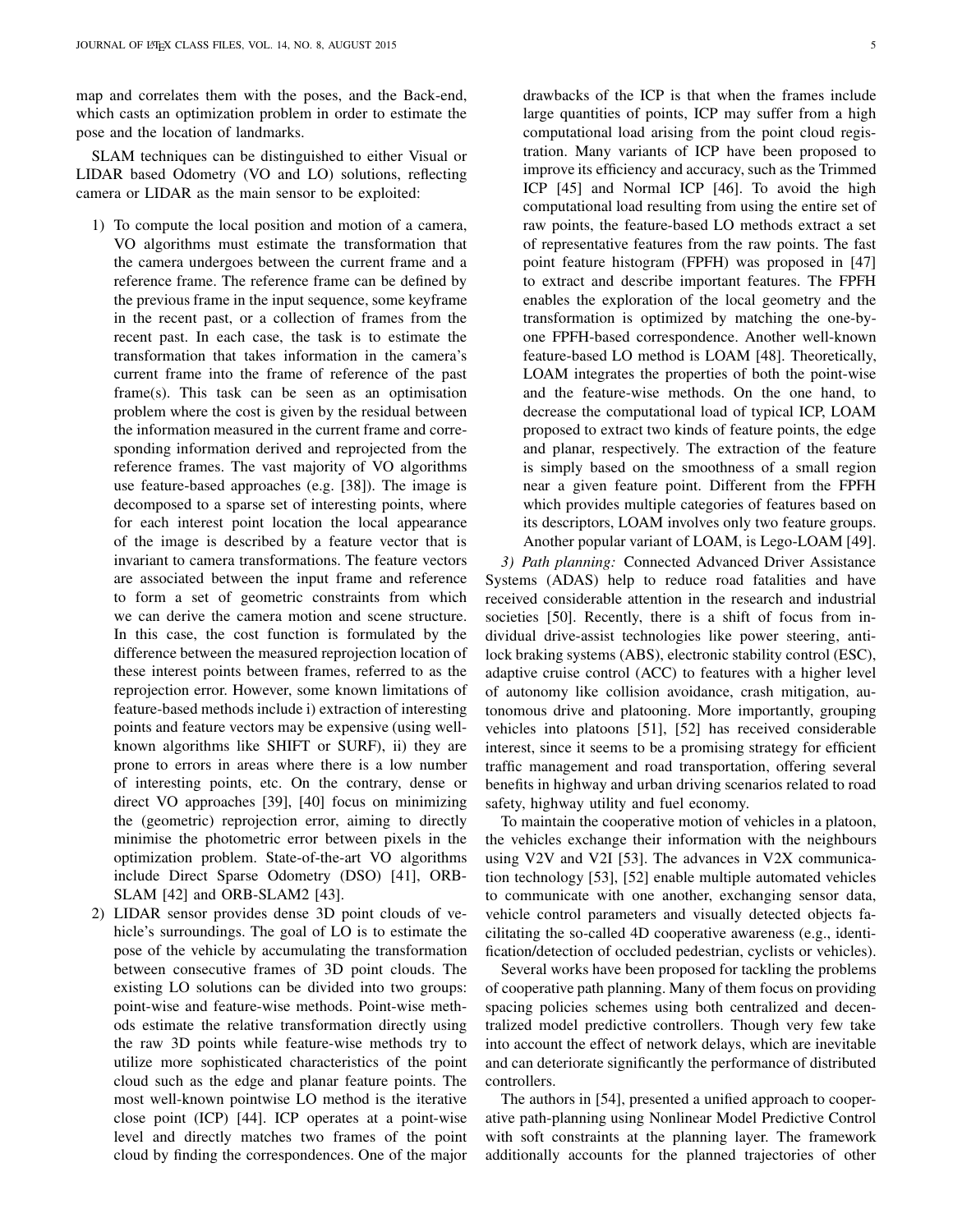cooperating vehicles ensuring collision avoidance requirements. Similarly, a multi-vehicle cooperative control system is proposed in [\[55\]](#page-16-22), [\[56\]](#page-16-23) with a decentralized control structure, allowing each automated vehicle to conduct path planning and motion control separately. The authors in [\[51\]](#page-16-18) present a robust decentralised state-feedback controller in the discretetime domain for vehicle platoons, considering identical vehicle dynamics with undirected topologies. An extensive study of their performance under random packet drop scenarios is also provided, highlighting their robustness in such conditions. The authors in [\[57\]](#page-16-24) have extended decentralized MPC schemes to incorporate also the predicted trajectories of human driving vehicles. Such solutions are expected to enable the coexistence of vehicles supporting various levels of autonomy, ranging from L0 (manual operation) to L5 (fully autonomous operation) [\[58\]](#page-16-25).

Additionally to the cooperative path planning mechanisms, spacing policies and controllers have also received increased interest towards ensuring collision avoidance by regulating the speeds of the vehicles forming a platoon. Two different types of spacing policies can be found in the literature, i.e., the constant-spacing policy [\[59\]](#page-16-26) and the constant-time-headway spacing policy (e.g., focusing on maintaining a time gap between vehicles in a platoon resulting in spaces that increase with velocity) [\[60\]](#page-16-27). In both categories, most works, use a one direction control strategy. At this point, it should be mentioned that in a one-directional strategy the vehicle controller processes the measurements which are received from leading vehicles. Similarly, a bidirectional platoon control scheme takes into consideration the state of vehicles in front and behind (see [\[61\]](#page-16-28)). In most of the cooperative platooning approaches, the vehicle platoons are formulated as doubleintegrator systems that deploy decentralised bidirectional control strategies similar to mass–spring–damper systems. This model is widely deployed since it is capable of characterising the interaction of the vehicles with uncertain environments and thus is more efficient in stabilising the vehicle platoon system in the presence of modelling errors and measurement noise. Though, it should be noted that the effect of network delays on the performance of such systems, has not been extensively studied, despite the fact that time delays, including sensor detective delay, braking delay and fuel delay not only seems to be inevitable but also is expected to deteriorate significantly the performance of the distributed controllers.

## *C. Human centric perception*

Human, as a part of a CPSoS, plays an important role to the functionality of the system. The humans' role in such complicated systems (e.g., CPSoS) is vital since they react and collaborate with the machines, providing them with useful feedback and affecting the way that these systems work. Humans can provide valuable input both in an active (on purpose) or in a passive (without consideration) way. For example, an input such as a gesture, or voice can be used as an order or command to control the operation of a system via a Human-Machine Interface (HMI). On the other hand, pose estimation or biometrics, like heart rate, could be taken into

account by a decision component, resulting in a corresponding change of the system's functionality for security reasons (e.g., when a user's fatigue has been detected).

The following sections present some human-related inputs (e.g., behaviour, characteristics, etc.,) that can be beneficially used in CPSoSs, according to the literature.

• Biometrics and Biometric Recognition. The most wellknown and most frequently used biometrics, related to humans, are face, fingerprint, iris, EEG, EGG, respiratory, and heart rate. Some of them are unique for each person so they can be used for human identification while others can be used for monitoring the humans' state or their special cognitive situation of a specific time period. The use of biometrics covers a large variety of tasks and applications in CPSoSs.

Regarding the face of a human as a biometric, the related tasks can be face detection  $[62]$ ,  $[63]$ ,  $[64]$ ,  $[65]$ , face alignment [\[66\]](#page-16-33), [\[67\]](#page-16-34), face recognition [\[68\]](#page-16-35), face tracking [\[69\]](#page-16-36), [\[70\]](#page-16-37), face classification/verification [71], and face landmarks extraction [\[72\]](#page-16-38), [\[73\]](#page-16-39), [\[74\]](#page-16-40). Fingerprint [\[75\]](#page-17-0), [\[76\]](#page-17-1), [\[77\]](#page-17-2), palmprint [\[78\]](#page-17-3) and iris/gaze [\[79\]](#page-17-4), [\[80\]](#page-17-5) are mainly used for user's identification tasks due to their uniqueness for each person. EEG [\[81\]](#page-17-6), [\[82\]](#page-17-7), [\[83\]](#page-17-8), EGG, respiratory [\[84\]](#page-17-9), [\[85\]](#page-17-10), [\[86\]](#page-17-11), heart rate [\[87\]](#page-17-12), [\[88\]](#page-17-13), [\[89\]](#page-17-14) are used for the user's state monitoring. Besides the fact that they can provide valuable information, their usage in real applications is difficult to be applied due to the special wearable devices that it is required for the capturing.

The choice of which specific biometric will be utilized depends on the use case scenario, the availability and feasibility of using a sensor (e.g., it will be placed in a stationary location or it has to be constantly wearable during the operation), the special power consumption needs of each sensor, the accuracy and the latency.

One other important issue, which needs to be taken under serious consideration before the use of a biometric in real systems, is the privacy and security of these sensitive data since they must be protected via encoding in order to be anonymously stored or used.

Person Identification. Person identification is a common image retrieval problem, where the objective of this task is the recognition of a specific person's identity by usually using only a single image, captured by a camera. Generally, the person identification task is a more com-

plicated and challenging problem in comparison with the identification using only the face, since face identification is applied in a more controlled environment (e.g., use of a smaller captured frame, the user has to remove glasses, hat and other accessories to be identified). On the other hand, person identification has to deal with more complex issues like the different points of view, light and weather conditions, different resolution of the camera, types of clothes and a large variety of background contexts.

Person identification has shown great usability in applications related to CPSoSs, mostly for security purposes. Its utility has been marked specifically when it is applied "in the wild" and in uncontrolled environments where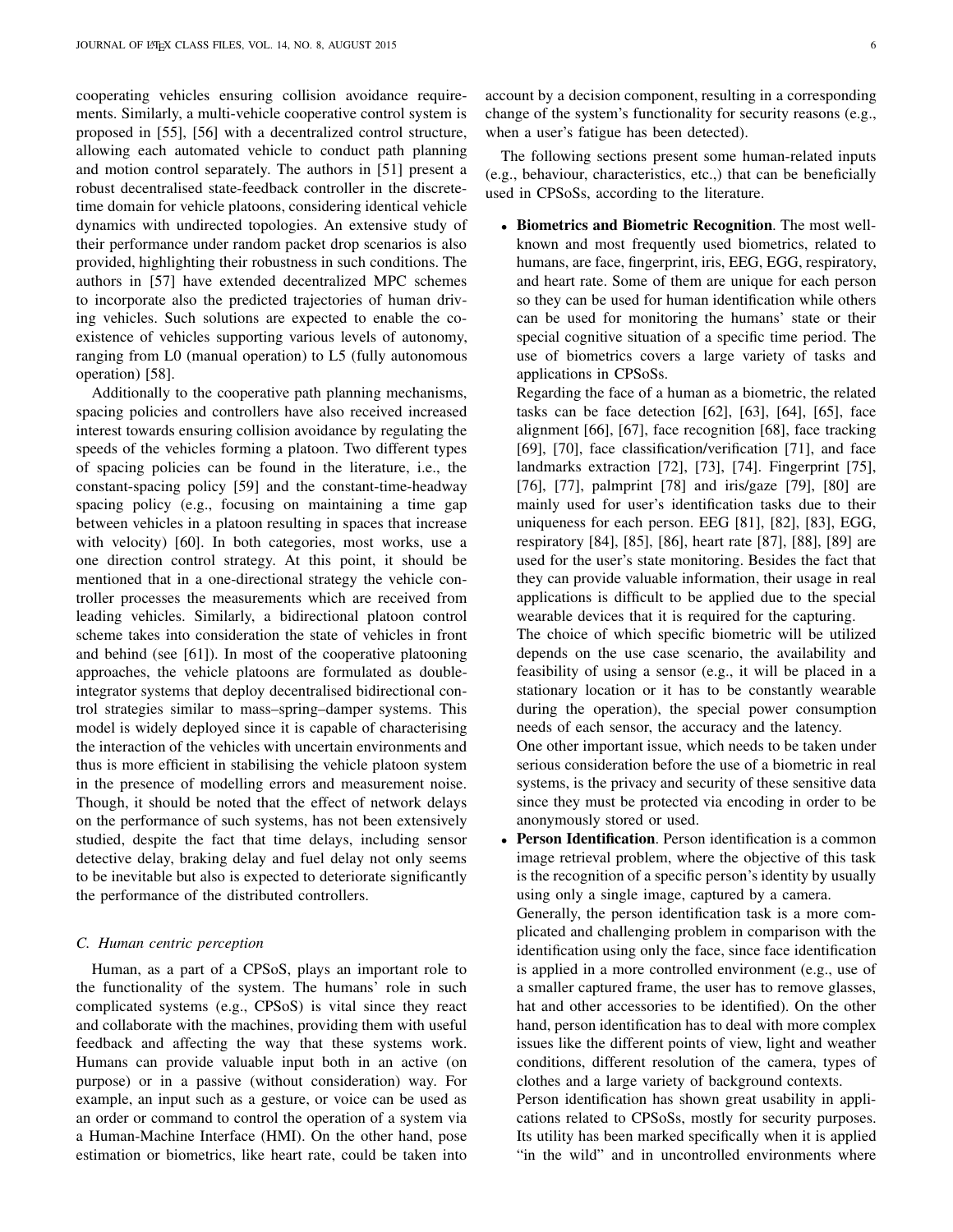TABLE I COOPERATIVE LOCALIZATION METHODS

| Fusion algorithm(s)                      | Survey | Centralized solution | Distributed solution | <b>Benefits</b>                                                                                       | Limitations                                                                             | Reference              |
|------------------------------------------|--------|----------------------|----------------------|-------------------------------------------------------------------------------------------------------|-----------------------------------------------------------------------------------------|------------------------|
| LS, GD and SPAWN                         |        |                      |                      | Two state-of-the art algorithms                                                                       | Large number of iterations and information exchange are required to reach good solution | Wymeersch et al. [26]  |
| Particle filter based belief propagation |        |                      |                      | Distributed tracking of mobile nodes and non cooperative objects                                      | Nodes have to reach consensus on objects' position                                      | Meyer et al. [29]      |
| <b>FKF</b>                               |        |                      |                      | Overall location estimation in harsh conditions and realistic network simulation                      | Lacks evaluation for the individual vehicle                                             | Elazab et al. [34]     |
| Cubature KF and Huber M-estimation       |        |                      |                      | Robust location estimation in the presence of measurement outliers                                    | Not considering the impact of dynamic VANET's topology                                  | Liu et al. [36]        |
|                                          |        |                      |                      | Complete survey about the different fusion algorithms and technologies for CL                         |                                                                                         | Buehrer et al. [25]    |
|                                          |        |                      |                      | Complete survey about the different fusion algorithms and technologies for CL, including SLAM methods |                                                                                         | Kuutti et al. [21]     |
| Geometric algorithms                     |        |                      |                      | Linear and distributed approach based on sophisticated selection of neighbors                         | Developed mainly for static scenarios                                                   | Safavi et al. [27]     |
| Gaussian message passing and KF          |        |                      |                      | Distributed CL method relying on the cooperatively detection of features                              | Vehicles have to reach consensus on features' position                                  | Soatti et al. [30]     |
|                                          |        |                      |                      | Detailed book about the current and potential status of CL methods                                    |                                                                                         | Gao et al. [28]        |
| Particle filter based belief propagation |        |                      |                      | Distributed data association approach                                                                 | Vehicles have to reach consensus on features' position                                  | Brambilla et al. [31]  |
| Graph Laplacian processing               |        |                      |                      | Fusion of three measurement modalities via linear LS                                                  | No motion model is concerned                                                            | Piperigkos et al. [32] |
| Graph Laplacian processing               |        |                      |                      | Fusion of three measurement modalities via linear LS                                                  | No motion model is concerned                                                            | Piperigkos et al. [33] |
| KF and ML                                |        |                      |                      | Effective and simple implementation of cooperative awareness                                          | Measurement model is rather abstract, not discussing in detail how it can be formulated | Yang et al. [35]       |
| Bayesian approach                        |        |                      |                      | Accurate location estimation in harsh conditions                                                      | Only ego vehicle location is assessed                                                   | Zhao et al. [37]       |

| Camera | <b>LIDAR</b> | <b>Benefits</b>                                                   | Limitations                                                      | Reference                |
|--------|--------------|-------------------------------------------------------------------|------------------------------------------------------------------|--------------------------|
|        |              | Fundamental work                                                  | High computational load                                          | ICP $[44]$               |
|        |              | Variant of ICP                                                    | Improves the computational<br>complexity of ICP                  | <b>TICP</b> [45]         |
|        |              | Fundamental feature based ap-<br>proach                           | Challenging the extraction of<br>feature points                  | Klein et al. [38]        |
|        |              | Exploits a set of representative<br>features from raw point cloud | Lacks evaluation in different<br>weather and lighting conditions | <b>FPFH [47]</b>         |
|        |              | Directly minimize the photomet-<br>ric error between pixels       | Sensitive to image noise                                         | Steinbrucker et al. [39] |
|        |              | Directly minimize the photomet-<br>ric error between pixels       | Sensitive to image noise                                         | Whelan et al. [40]       |
|        |              | State-of-the-art LO solution                                      | Lacks evaluation in different<br>weather and lighting conditions | <b>LOAM</b> [48]         |
|        |              | State-of-the-art VO solution                                      | Lacks evaluation in different<br>weather and lighting conditions | ORB-SLAM [42]            |
|        |              | Variant of ICP                                                    | Improves the computational<br>complexity of ICP                  | <b>NICP [46]</b>         |
|        |              | State-of-the-art VO solution                                      | Lacks evaluation in different<br>weather and lighting conditions | <b>ORB-SLAM2</b> [43]    |
|        |              | State-of-the-art VO solution                                      | Lacks evaluation in different<br>weather and lighting conditions | <b>DSO</b> [41]          |
|        |              | State-of-the-art LO solution                                      | Lacks evaluation in different<br>weather and lighting conditions | LeGO-LOAM[49]            |

TABLE II SLAM METHODS BASED ON VO AND LO SOLUTIONS

| TABLE III             |
|-----------------------|
| PATH PLANNING METHODS |

| Cooperative path planning | Spacing controller mechanism | Year | Reference            |
|---------------------------|------------------------------|------|----------------------|
|                           |                              | 2013 | Ghasemi et al. [61]  |
|                           |                              | 2015 | Kuriki et al. [56]   |
|                           |                              | 2017 | Liu et al. $[59]$    |
|                           |                              | 2017 | Liu et al. $[60]$    |
|                           |                              | 2018 | Viana et al. [57]    |
|                           |                              | 2019 | Viana et al. [54]    |
|                           |                              | 2019 | Huang et al. [55]    |
|                           |                              | 2019 | Taeihagh et al. [58] |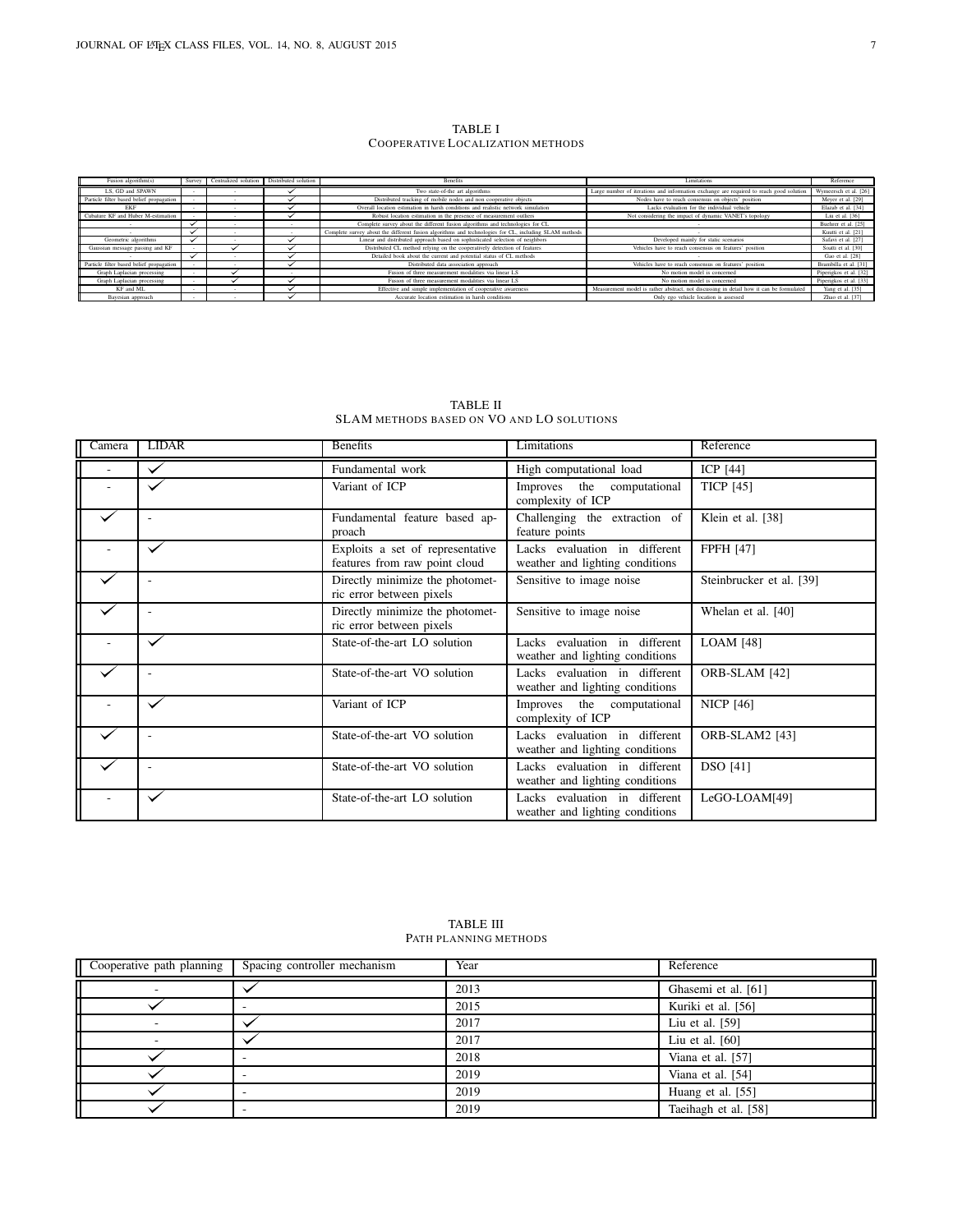other biometrics are not feasible to be used due to technical constraints. Nowadays approaches usually use deep networks to perform reliable and accurate results.

Authors in [\[90\]](#page-17-15) proposed an additive distance constraint approach with similar labels loss to learn highly discriminative features for person re-identification. In [\[91\]](#page-17-16), the authors proposed a deep model (PurifyNet) to address the issue of the person re-identification task with label noise which has limited annotated samples for each identity. In [\[92\]](#page-17-17), an unsupervised re-identification deep learning approach was used that is capable of incrementally discovering discriminative information from automatically generated person tracklet data.

• Human Pose Estimation and Action Recognition.

Human pose estimation and recognition of the human's action have been proved as particularly valuable tasks in nowadays video-captured applications related to CPSoSs. They can be utilized in a variety of fields such as ergonomics assessment, safe training of new operators, fatigue and drowsiness detection of the user, humanmachine interactions, prediction of operator's next action for avoiding accidents through changing the operation of a machine, dangerous moving monitoring in insecure workspace areas.

A restriction that can negatively affect and obstruct the quality of the results of these tasks is the limited coverage area of the camera. Nevertheless, this limitation can be overcome using new types of sensors and tools like Inertial Measurement Units (IMUs), whole-body tracking system (e.g. SmartsuitPro, Xsens) etc., [\[93\]](#page-17-18).

In [94], an approach is presented that exploits visual cues from human pose to solve industrial scenarios for safety applications in CPSs. In [\[95\]](#page-17-19), three modalities (i.e., 3D skeletons, body part images and motion history image) are integrated into a hybrid deep learning architecture for human action recognition. The authors in [\[96\]](#page-17-20) proposed a skeleton-based approach utilizing Spatiotemporal information and CNNs for the classification of human activities. The authors in [\[97\]](#page-17-21) presented an indoor monitoring reconfigurable CPS that uses embedded local nodes (Nvidia Jetson TX2), proposing learning architectures to address Human Action Recognition.

# • Hand Gesture Recognition.

Hand gesture recognition tasks can be a very useful tool for interactions with machines or subsystems in CPSoSs [\[98\]](#page-17-22), and particularly in applications where the user is not allowed to have physical hand contact with a machine due to security reasons. This task mainly consists of three sequential steps which are hand detection, hand tracking, and finally gesture recognition. This means that hand gesture recognition can occur either by a single image (i.e., static gesture recognition) or by a sequence of images (i.e., dynamic gesture recognition). The first strategy looks more like a retrieval problem where the gesture of the image has to match with a known predefined gesture from a dataset of gestures. The second is a more complicated problem but it is more useful since can cover the requirements of a bigger variety of real

problems [\[99\]](#page-17-23).

Gesture recognition is a very common task in Human-Computer Interaction. Nonetheless, the recognition of complex patterns demands accurate sensors and sufficient computational power [\[100\]](#page-17-24). Additionally, we have to refer that visual computing plays an important role in CPSoSs, especially in these applications where the visual gesture recognition system relies on multi-sensor measurements [\[101\]](#page-17-25), [\[102\]](#page-17-26).

Authors in [\[98\]](#page-17-22) presented a control interface for cyberphysical systems that interprets and executes commands in a human-robot shared workspace using a gesture recognition approach. The authors in [\[103\]](#page-17-27) tried to address the problem of personalized gesture recognition for cyber-physical environments, proposing an eventdriven service-oriented framework. While in other gesture recognition applications, a body-worn setup was proposed, which supplements the omnipresent 3 DoF motion sensors with a set of ultrasound transceivers [\[104\]](#page-17-28).

# • Speech and speaker recognition.

Speech recognition is a sub-category of a more generic research area related to the domain of Natural Language Processing (NLP). The main objective of speech recognition is to automatically translate the content of the entire speech (or the most significant part of it) into text or other recognizable forms from the computers. Assuming that the recording and processing of speech do not require a special sensor, but just a simple audio recorder, we can understand how easy to use this information is. Additionally, speech can be applied without any physical contact interaction, making it an ideal signal for HMI applications.

Speech recognition tasks can be utilized in the smart input system [\[105\]](#page-17-29), [\[106\]](#page-17-30), automatic transcription system [\[107\]](#page-17-31), [\[108\]](#page-17-32), smart voice assistant [\[109\]](#page-17-33), computerassisted speech [\[110\]](#page-17-34), rehabilitation [\[111\]](#page-17-35), [\[112\]](#page-17-36) and language teaching.

Similar to the face recognition task that focuses on the recognition of an individual human using the facial information that is enclosed in a single image, the speaker recognition task tries to achieve the same goal using the vocal tone information of the subject. Speaker recognition is one of the most basic components for human identification, which has various applications in many CPSoSs. Additionally, fusion schemes can be used combining both speaker recognition and face recognition for more secure integrations [\[113\]](#page-18-0).

A speaker recognition system consists of three separate parts, namely the speech acquisition module, the feature extraction and selection module, and finally the pattern matching and classification module. In CPSoSs, the implementation of an automatic speech recognition system relies on a voice user interface so that humans to interact with robots or other CPS components. Nevertheless, this type of interface can not replace the classical GUIs but it can intensify them by providing, in some cases, a more efficient way of interaction.

The authors in [\[114\]](#page-18-1) developed a technique to train a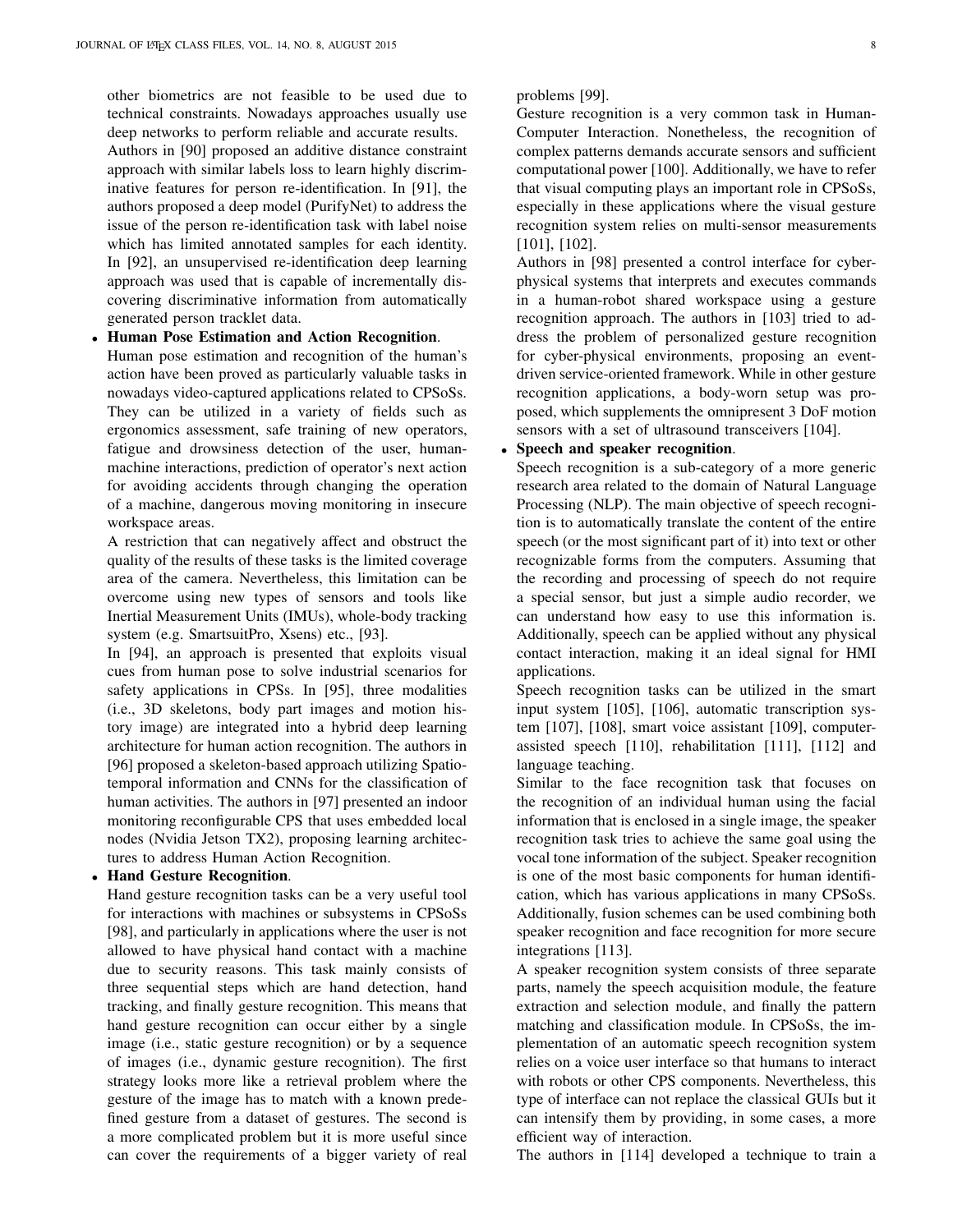Neural Network (NN) on the extracted Mel-frequency Cepstral Coefficient (MFCC) features from audio samples to increase the recognition accuracy of the short utterance speaker recognition system. In [\[115\]](#page-18-2), the authors tried to improve the robustness of speaker identification, using a Stacked Sparse Denoising Auto-encoder.

## III. BEHAVIORAL LAYER

In each CPSoS, the knowledge, senses and expertise of humans constitute important informative values that can be taken into account for the insurance of its operational excellence. However, a major concern, which was needed to be addressed in an early age of CPSoS's evolution, is in which way these human abstract features can be accessible and understandable by the CPSoSs.

A way to enter the human, as a separate component into a CPSoS, is by introducing an anthropocentric mechanism which is known in the literature as the human-in-the-loop approach [\[156\]](#page-19-0)[\[157\]](#page-19-1). This mechanism allows a direct way that humans can continuously interact with the CPSoSs' control loops in both directions of the system (i.e., taking and giving inputs).

Even though common CPSoSs are human-centred systems, in which the human constitutes an essential part of the system, unfortunately, in many real cases, these systems still consider the human as an external and unpredictable element, without taking its importance into deeper consideration. The main vision of the researchers and engineers is to create a humanmachine symbiosis, integrating humans as holistic beings within CPSoSs. In this way, CPSoSs have to support a more tight bond with the human element, through human-in-theloop controls taking into account human's features like intents, psychological and cognitive states, emotions and actions that all of them can be deduced through sensors data and signal processing approaches.

Additionally, engineers, which design and develop new generations CPSoSs, have to understand and realize which are these specific features of the CPSoSs that make them be different from the traditional CPSs. One of these things is the human-in-the-loop mechanism that allows to CPSoS taking advantage of some special humans' characteristics, which make them superiors in comparison with the machines. The technological assessments are not mature yet to directly integrate these human-oriented characteristics into machines and robots, so the use of the human-in-the-loop component is essential to serve the initial goals of a CPSoS. These characteristics, as have been proposed by the literature [\[158\]](#page-19-2), are presented below:

- Cognition. Humans have a totally different way to observe a situation, understand a problem and make final decisions based on lacking data than computers do. Human's cognition is the combined result of knowledge, experience, inspiration and intuition where no nowadays machine can overcome or even approach in some way.
- Predicatibility. People are not programmed to perform the same task, in the same way, every time that they try. In some cases, this would be a problem, especially when they have to follow very specific instructions. This

characteristic might make them less reliable than a simple computer that just follows precise orders. However, this unpredictable behaviour could be beneficial in a critical situation, which may suddenly appear and that has not been distinctly defined in the script of the instructions. The ability of humans to be easily adapted to unknown situations make them a perfect component to provide outof-the-box solutions in hazardous circumstances.

Motivation. Humans, from their nature, usually require incentives and become more productive when they assure them. Motivation can guide a human to perform more effort to a task than what is required. On the other hand, computers and machines follow a very specific pipeline of work and they are not able to change the way that they perform a task in order to enhance their productivity.

The human-in-the-loop applications can be separated into three main categories in respect to the type of input that human provides:

- 1) these applications that the human has a head role and directly control the functionality of the CPSoS as a user or operator
- 2) these applications where the system passively monitors humans (e.g., biometrics, pose e.g.,) and based on them it takes decisions for appropriate actions
- 3) these which are a hybrid combination of the aforementioned two types

Direct human control of a CPSoS. The applications of this category can be separated into two different sub-categories, related to the degree of freedom that the CPSoS has in order to make its own decision and takes unsupervised actions.

In the first sub-category, operators manage a process that is close to an autonomous task. This means that the system has full control of its action however the user is responsible to adjust some parameters that may affect the functionality of the system when it is required for external reasons. An example that can describe a scenario like this, is when an operator sets new values, to specific parameters on a machine in the industry, for changing the operation of the assembly line (e.g., for a new product).

In the second sub-category, the operator has even more power and plays a more active role in the process, by directly controlling some tasks, setting explicit commands for the operation of the machines or robots. An example of this scenario is when an expert operator has to take complete control of a robotic arm remotely, for repairing purposes.

Human monitoring applications. The applications of this category represented by systems that passively monitor humans' actions, behaviour and biometrics using the acquired data of sensors to make appropriate decisions or to display the information. Based on the type of reaction of the system, the applications can be separated into two types, namely the open-loop and closed-loop systems.

Open-loop systems continuously monitor humans and just visualize (e.g., smart glasses) or send a report with appropriate results, which may be useful or interesting for the operator. The system does not take any further action in this case. The presented results can cover (i) the first level of information,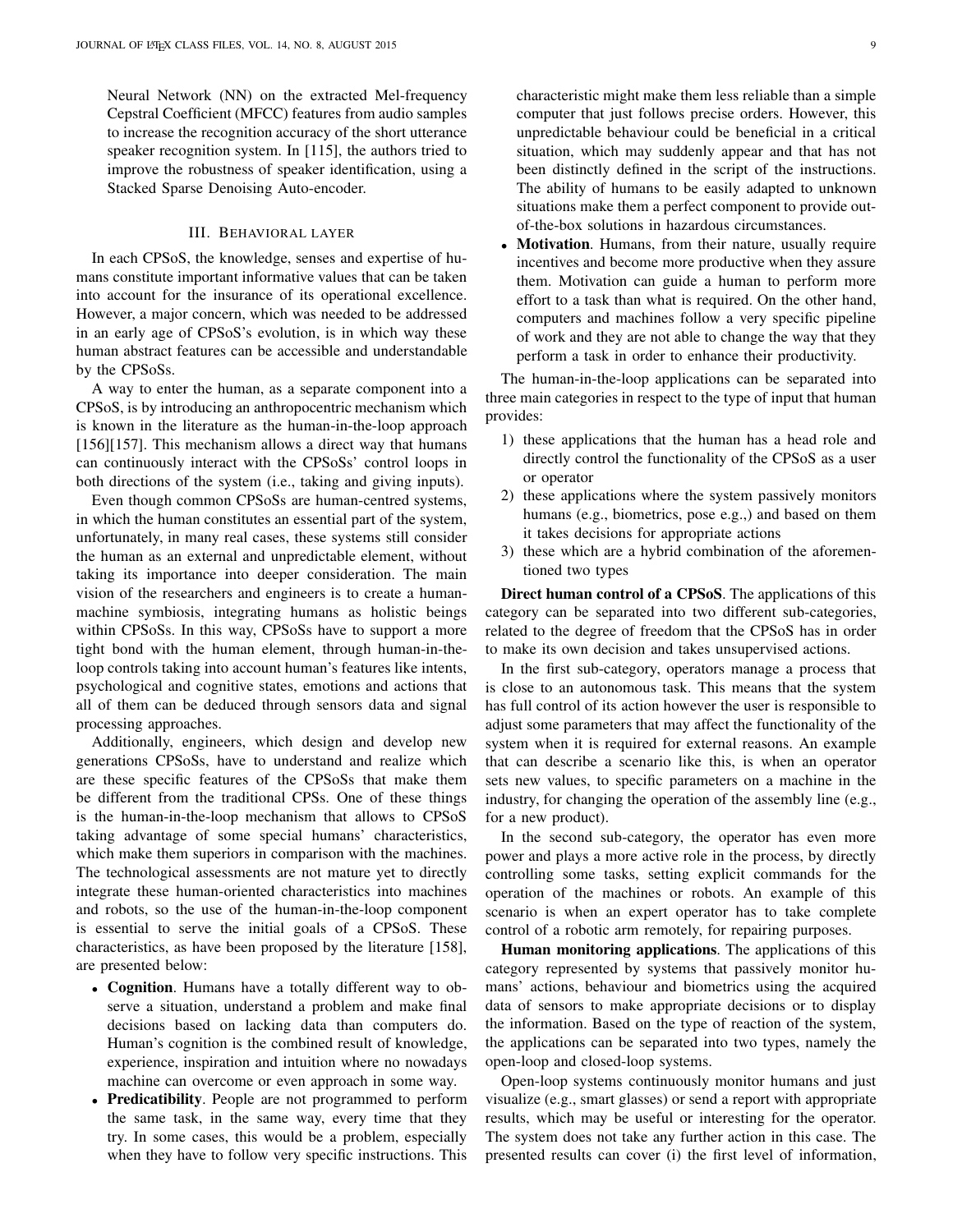TABLE IV DATASETS FOR FACE RECOGNITION, DETECTION AND FACIAL LANDMARKS EXTRACTION TASKS.

| <b>DATASET</b> | Short Description                                                                                                                                                                                                                                                                                             | Link of the Dataset                                                                         | Paper Name                                                                                      |
|----------------|---------------------------------------------------------------------------------------------------------------------------------------------------------------------------------------------------------------------------------------------------------------------------------------------------------------|---------------------------------------------------------------------------------------------|-------------------------------------------------------------------------------------------------|
| Helen          | Helen dataset consists of 2330 images<br>(400x400 pixels) with labeled facial<br>components which are manually anno-<br>tated, containing contours near to eyes,<br>eyebrows, nose, lips and jawline.                                                                                                         | http://www.ifp.illinois.edu/~ vuongle2/helen/Interactive Facial Feature Localization        | [116]                                                                                           |
| <b>AFW</b>     | AFW (Annotated Faces in the Wild) is a<br>face detection dataset consisting of 205<br>images with 468 faces. Each face image<br>is labelled with at most 6 landmarks with<br>visibility labels, as well as a bounding<br>box.                                                                                 | https://www.ics.uci.edu/~xzhu/face/                                                         | Face detection, pose estimation, and<br>landmark localization in the wild [117]                 |
| 300W           | 300-W dataset consists of 300 Indoor and<br>300 Outdoor "in the wild" images, cover-<br>ing a large variety of identity, expression,<br>illumination conditions, pose, occlusion<br>and face size.                                                                                                            | https://ibug.doc.ic.ac.uk/resources/300-W/                                                  | 300 Faces in-the-Wild Challenge: The<br>First Facial Landmark Localization Chal-<br>lenge [118] |
| <b>LFPW</b>    | The Labeled Face Parts in the Wild<br>(LFPW) consists of 1,432 faces from<br>images which are downloaded from the<br>web (e.g., google.com, flickr.com, and<br>yahoo.com).                                                                                                                                    | https://neerajkumar.org/databases/lfpw/                                                     | Localizing parts of faces using a consen-<br>sus of exemplars [119]                             |
| <b>AFLW</b>    | The Annotated Facial Landmarks in the<br>Wild (AFLW) consists of 25,000 faces<br>that are annotated with up to 21 land-<br>marks per image. The images have been<br>gathered from Flickr, covering a large<br>variety of poses, expressions, ethnicities,<br>ages, genders and environmental condi-<br>tions. | https://www.tugraz.at/institute/icg/research/technolisathdoff/as/dblvandads/kflw/ the Wild: | A large-scale, real-world database for<br>facial landmark localization [120]                    |
| AFLW2000-3D    | AFLW2000-3D dataset consists of 2,000<br>images that have been annotated using 68<br>points representing 3D facial landmarks.<br>This dataset is usually used for evalu-<br>ation of 3D facial landmark detection<br>models.                                                                                  | http://www.cbsr.ia.ac.cn/users/xiangyuzhu/projacts/ADDhFAdmtaAchtos Large Poses: A          | 3D Solution [121]                                                                               |
| $300-VW$       | 300 Videos in the Wild (300-VW) is<br>a dataset for evaluating facial landmark<br>tracking algorithms in the wild. Each<br>video of this dataset is almost 1 minute<br>in duration (at 25-30 fps). Each frame of<br>all videos has been annotated in the same<br>way as the 300 W dataset.                    | https://ibug.doc.ic.ac.uk/resources/300-VW/ Offline Deformable Face Tracking in Ar-         | bitrary Videos [122]                                                                            |
| COCO-WholeBody | This dataset is an extension of COCO<br>dataset cavering a whole-body annotation<br>(i.e., face, hand, feet)                                                                                                                                                                                                  | https://github.com/jin-s13/COCO-WholeBodWhole-Body Human Pose Estimation in                 | the Wild $[123]$                                                                                |
| <b>MALF</b>    | MALF consists of 5,250 images with<br>11,931 faces in total. This dataset is the<br>first face detection dataset that supports<br>fine-gained evaluation.                                                                                                                                                     | http://www.cbsr.ia.ac.cn/faceevaluation/                                                    | Fine-grained Evaluation on Face Detec-<br>tion in the Wild [124]                                |
| <b>FDDB</b>    | FDDB dataset consists of 2,845 images<br>with 5,171 annotated faces.                                                                                                                                                                                                                                          | http://vis-www.cs.umass.edu/fddb/index.htmlFDDB: A Benchmark for Face Detection             | in Unconstrained Settings [125]                                                                 |

TABLE V DATASETS OF IMAGES WITH IRIS.

| <b>DATASET</b> | <b>Short Description</b>                                                                                                                                                                                                                                                                                                 | Link of the Dataset                                                            | Paper Name                                                                                                                |
|----------------|--------------------------------------------------------------------------------------------------------------------------------------------------------------------------------------------------------------------------------------------------------------------------------------------------------------------------|--------------------------------------------------------------------------------|---------------------------------------------------------------------------------------------------------------------------|
| UBIRIS.v2      | The UBIRIS.v2 dataset consists of 11,102<br>images of iris that were captured from 261<br>subjects, with 10 images for each subject.<br>The images were acquired using a variety<br>of different conditions like distance, mo-<br>tion and different visible wavelengths. They<br>have been also affected by real noise. | http://iris.di.ubi.pt/ubiris2.html                                             | The UBIRIS.v2: A Database of<br><b>Visible</b><br>Wavelength Iris Images Captured On-the-<br>Move and At-a-Distance [126] |
| <b>OpenEDS</b> | Open Eye Dataset (OpenEDS) consists of<br>images with eyes captured using a virtual-<br>reality head display. This dataset was col-<br>lected from 152 individual participants and<br>is divided into four subsets.                                                                                                      | https://research.fb.com/programs/openeds-challe@genEDS: Open Eye Dataset [127] |                                                                                                                           |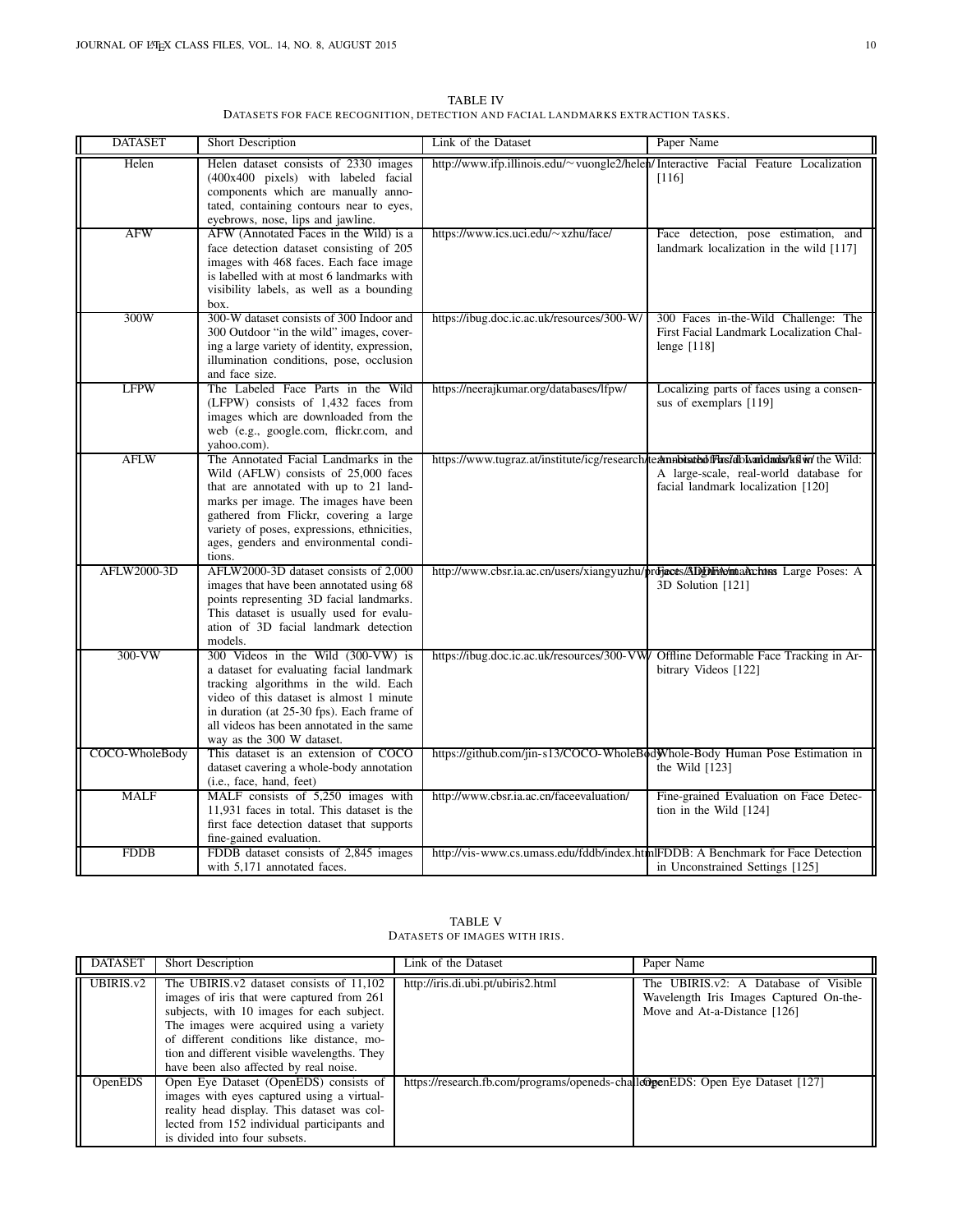| <b>DATASET</b>   | Short Description                                                                                                                                                                                                                                                                                                                                                               | Link of the Dataset                                                                        | Paper Name                                                                               |
|------------------|---------------------------------------------------------------------------------------------------------------------------------------------------------------------------------------------------------------------------------------------------------------------------------------------------------------------------------------------------------------------------------|--------------------------------------------------------------------------------------------|------------------------------------------------------------------------------------------|
| COCO             | The Microsoft Common Objects in Con-<br>text (MS COCO) consists of 328,000 im-<br>ages. This dataset is a general-proposed<br>large-scale object detection, segmenta-<br>tion, key-point detection, and captioning<br>dataset containing also labeled human's<br>poses.                                                                                                         | https://cocodataset.org/                                                                   | Microsoft COCO: Common Objects in<br>Context [128]                                       |
| <b>MPII</b>      | The MPII Human Pose Dataset consist<br>of $25,000$ images of which $15,000$ im-<br>ages are training samples, 3,000 images<br>are validation samples and the rest 7,000<br>images are testing samples. The single-<br>person poses are manually annotated with<br>up to 16 body joints. The images are<br>taken from YouTube videos covering 410<br>different human activities. | http://human-pose.mpi-inf.mpg.de/                                                          | 2D Human Pose Estimation: New Bench-<br>mark and State of the Art Analysis [129]         |
| DensePose        | DensePose-COCO<br>large-scale<br>is<br>a<br>ground-truth<br>with<br>image-<br>dataset<br>to-surface<br>correspondences<br>which<br>are manually annotated from 50,000<br>images of the COCO dataset and train<br>DensePose-RCNN, to densely regress<br>part-specific UV coordinates within every<br>human region at multiple frames per<br>second.                              | http://densepose.org/                                                                      | DensePose: Dense Human Pose Estima-<br>tion in the Wild [130]                            |
| LSP              | The Leeds Sports Pose (LSP) dataset con-<br>sists of 2,000 images of sportspersons<br>in total gathered from Flickr, 1,000 for<br>training and 1,000 for testing. This dataset<br>is used for human pose estimation and<br>each image is annotated with 14 joint<br>locations.                                                                                                  | https://dbcollection.readthedocs.io/en/latest/daGkets/reedRosports NostinextenAppleartnice | Models for Human Pose Estimation [131]                                                   |
| <b>JHMDB</b>     | JHMDB is a recognition dataset that con-<br>sists of 960 video sequences belonging<br>to 21 actions. This dataset is a subset<br>of the larger HMDB51 dataset which has<br>been collected from digitized movies and<br>YouTube videos.                                                                                                                                          | http://jhmdb.is.tue.mpg.de/                                                                | Towards Understanding Action Recogni-<br>tion $[132]$                                    |
| Unite the People | Unite The People dataset is mainly used<br>for 3D body estimation. The images come<br>from an extended version of LSP dataset,<br>as well as the single person-tagged people<br>from the MPII Human Pose Dataset. The<br>images are labeled with different types of<br>annotations such as segmentation labels,<br>pose or 3D representation.                                   | https://files.is.tuebingen.mpg.de/classner/up/                                             | Unite the People: Closing the Loop Be-<br>tween 3D and 2D Human Representations<br>[133] |

TABLE VI DATASETS FOR POSE ESTIMATION.

(ii) the second level of information and (iii) KPIs. First level information includes measurements that usually are directly received by the sensors (e.g., heart rate, respiratory, blinking of eyes). After the appropriate process of the first level information, it can be produced the second level information (e.g. drowsiness, awareness, anxiety level) that corresponds to a higher contextual meaning.

Closed-loop systems use the received information of the sensors and the processing results in order to take an action. For example in an automotive use case, if critical drowsiness of a driver is detected by the system then the car would take full control of the vehicle and additionally would appropriately inform the driver of his condition, as a supplementary task.

Hybrid Systems Hybrid systems take human-centric sensing information as feedback to perform an open or closed-loop action but additionally, at the same time, they also take into account the direct human inputs and

preferences. An example in the manufacturing use case, the system monitors the operator's actions, while he collaborates with a robot, and provides appropriate guided instructions. However, the level of detail of the guided assistant can be modified by the personalized preferences of the user that can be related by the level of his experience.

Humans play an important role in CPSoSs. Their contribution can be summarized into three categories (i) for data acquisition, (ii) for inference related to their state and (iii) for the actuation of an action to complete a task of their own or to collaborate with other components of the system [\[159\]](#page-19-3). More specifically:

- 1) Data acquisition:
	- Human as an informer. Humans provide the system with information through the wearable sensors that may carry or through other devices that monitor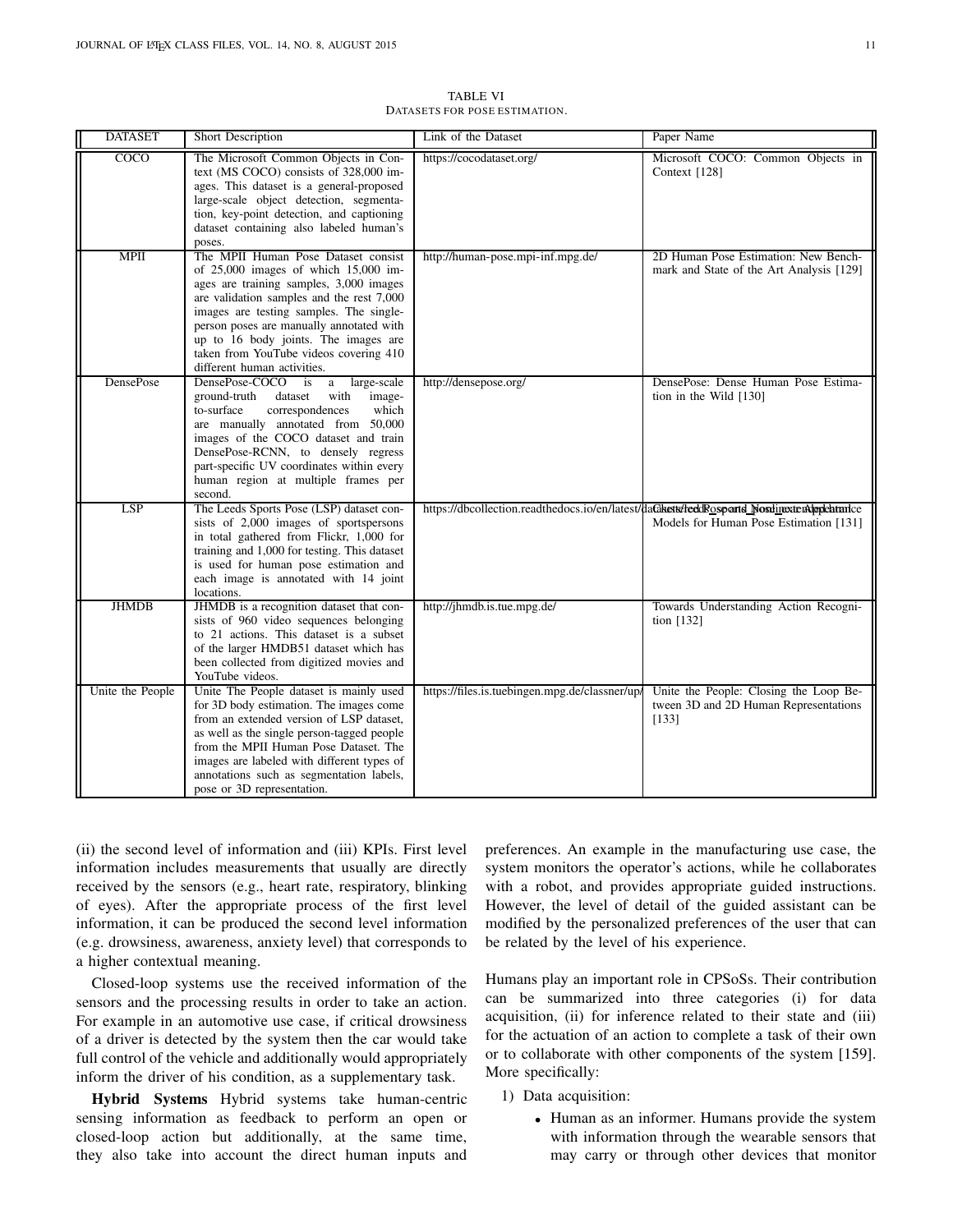| <b>DATASET</b>   | Short Description                                                                                                                                                                                                                                                                                                                                      | Link of the Dataset                                                                       | Paper Name                                                                                                                                                                                    |
|------------------|--------------------------------------------------------------------------------------------------------------------------------------------------------------------------------------------------------------------------------------------------------------------------------------------------------------------------------------------------------|-------------------------------------------------------------------------------------------|-----------------------------------------------------------------------------------------------------------------------------------------------------------------------------------------------|
| HandNet          | The HandNet dataset contains the depth<br>images of 10 participants' hands non-<br>rigidly deforming in front of a RealSense<br>RGB-D camera. The annotations were<br>generated by a magnetic annotation tech-<br>nique. 6D pose is available for the center<br>of the hand as well as the five fingertips<br>(i.e. position and orientation of each). | http://www.cs.technion.ac.il/~twerd/HandNet/Rule of thumb: Deep derotation for im-        | proved fingertip detection [134]                                                                                                                                                              |
| EgoGesture       | The EgoGesture dataset consists of 2,081<br>RGB-D videos, 24,161 gesture samples<br>and 2,953,224 frames from 50 distinct<br>subjects.                                                                                                                                                                                                                 | http://www.nlpr.ia.ac.cn/iva/yfzhang/datasets/esterbandternA New Dataset and Bench-       | mark for Egocentric Hand Gesture Recog-<br>nition $[135]$                                                                                                                                     |
| <b>NVGesture</b> | The NVGesture dataset consists of 1,532<br>dynamic gestures categorized into 25<br>classes. The dataset is separated into 1,050<br>samples for training and 482 for testing.<br>The application in which it can be used is<br>for touchless driver controlling.                                                                                        |                                                                                           | https://research.nvidia.com/publication/online-@entinteDetachiolassifloationidgataomicofhDyd-gestures-recurren<br>namic Hand Gestures With Recurrent 3D<br>Convolutional Neural Network [136] |
| <b>IPN</b> Hand  | The IPN Hand is a dataset consisting of<br>videos with sufficient size, variation, and<br>real-world elements capable to be used<br>by deep neural networks for training and<br>evaluation. The application on which this<br>dataset focuses is dynamic hand gesture<br>recognition.                                                                   | https://github.com/GibranBenitez/IPN-hand                                                 | Real-time Hand Gesture Detection and<br>Classification Using Convolutional Neural<br>Networks [137]                                                                                           |
| <b>MLGESTURE</b> | MIGesture consists of more than 1300<br>hand gesture videos from 24 participants<br>and features 9 different hand gesture sym-<br>bols. The dataset has been recorded in a<br>car with 5 different sensor types at two<br>different viewpoints and it can be used for<br>hand gesture recognition tasks.                                               | https://iiw.kuleuven.be/onderzoek/eavise/mlgesture/Hatericy hand gesture recognition with | a low resolution thermal imager [138]                                                                                                                                                         |

TABLE VII DATASETS FOR HAND AND GESTURE RECOGNITION.

them.

- Human as a communicator to transfer condensed knowledge. Humans are excellent communicators. They have the special ability to easily understand complicated information, make conclusions and pass to the system with filtered, useful and deductive information.
- 2) State inference:
	- Human as an insider component. Training algorithms and machine learning approaches can be used for the recognition of the human's state (e.g., cognitive, physical, emotional, phycological, etc.,) which may affect the good functionality of a CPSoS or put the safety of the user at risk. When a problematic state of a user is identified, the system can change the typical operation that runs, with the purpose to protect him, or just to inform him with an appropriate message or warning.
	- Human as a feedback component. Based on the state of the user, the system may provide suggestions or recommendations to them. The acceptance of these suggestions by the users can be further utilized by the system as useful feedback to relate user's preferences and corresponding user's states, providing more personalized solutions in future similar situations.

or (iii) to take the entire control of the system, if required. Human-machine-interface (HMI) is referred to as the medium that is utilized for the direct communication be-

• Human as actuators. The actions that a human, as a part of a CPSoS, can do, are: (i) to set the values of some parameters, (ii) to execute specific tasks

tween humans and machines. This interface is used to facilitate a physical interaction between humans and machines [\[160\]](#page-19-4). Typically, the classical HMI system makes up of some common hardware components, like a screen and keyboard, and software with specialized functionalities, performing in this way a graphical user interface (GUI). All sensors and wearable devices, which are connected with humans or other components of the CPSoS, are also part of an HMI. The HMI has very extensive usage in CPSoSs, allowing each part of the CPSoS to directly interact with a human and vice versa, creating a synergy loop between cyber-physical systems and humans. In the future, HMIs will be also able to have social cohesion between humans and machines.

The authors in [\[161\]](#page-19-5) suggested that the main representative of HMI tools in CPSoSs, which are mainly used for the communication between humans and machines, are automatic speech recognition, gesture recognition, and extended reality, which can be represented by augmented or virtual reality. In such implementations, a touch screen can be the place where humans and machines meet each other in order to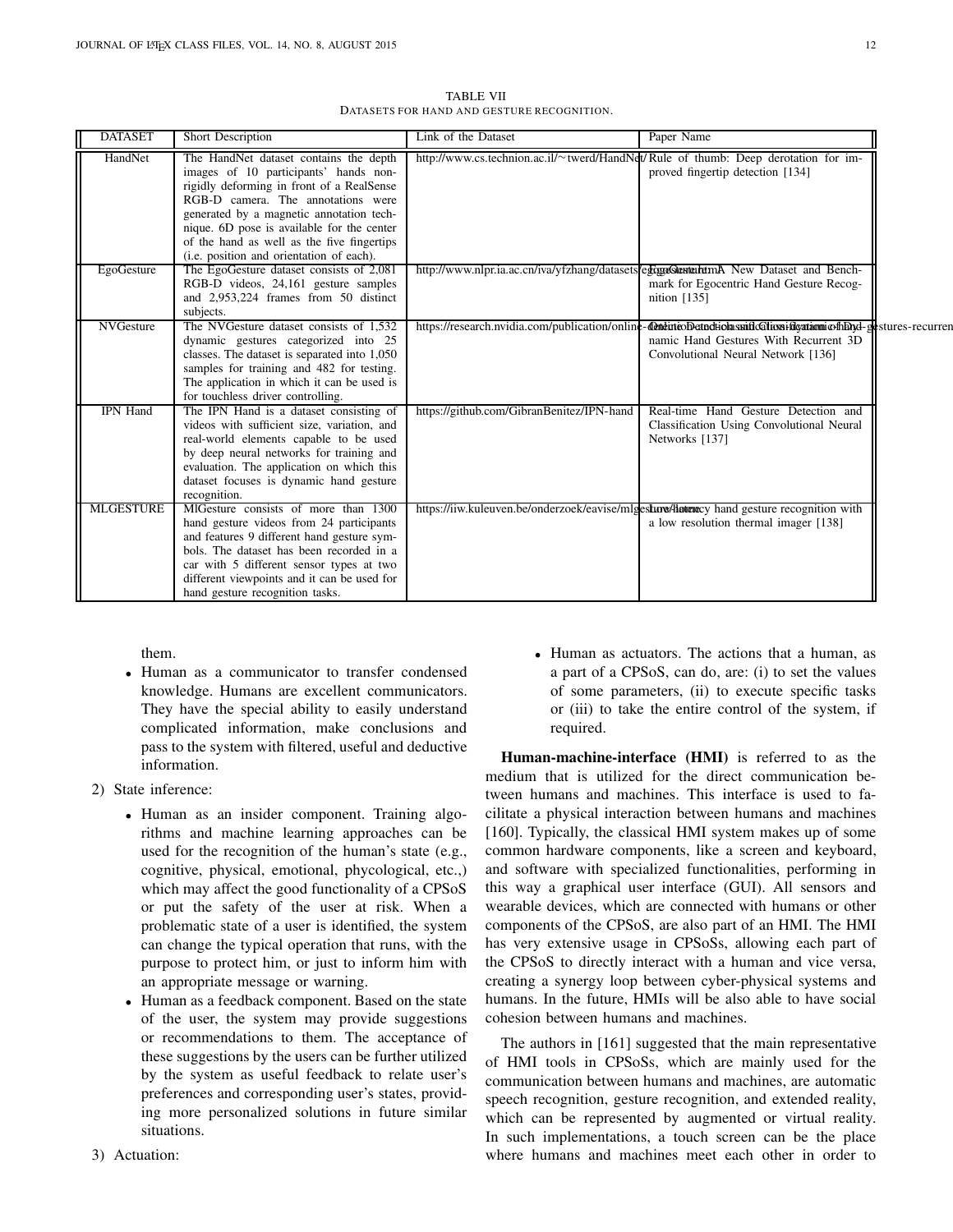| <b>DATASET</b>                | Short Description                                                                                                                                                                                                                                                                                                                                                            | Link of the Dataset                                                            | Paper Name                                                                                                                         |
|-------------------------------|------------------------------------------------------------------------------------------------------------------------------------------------------------------------------------------------------------------------------------------------------------------------------------------------------------------------------------------------------------------------------|--------------------------------------------------------------------------------|------------------------------------------------------------------------------------------------------------------------------------|
| <b>UCF101</b>                 | This dataset consists of 13,320 video<br>clips ( $\sim$ 27 hours) from Youtube,<br>classified into 101 categories and into<br>5 types (i.e., Body motion, Human-<br>human interactions, Human-object in-<br>teractions, Playing musical instru-<br>ments and Sports).                                                                                                        |                                                                                | https://www.crcv.ucf.edu/data/UCF101.phbJCF101: A Dataset of 101 Human<br>Actions Classes From Videos in The<br>Wild [139]         |
| Kinetics                      | It is a high-quality dataset of videos<br>used for human action recogni-<br>tion. The dataset consists of around<br>500,000 labeled video clips of 10<br>seconds covering 600 human action<br>classes with at least 600 video clips<br>for each action class.                                                                                                                | https://deepmind.com/research/open-sourcel/leinKiinostics Human Action Video   | Dataset [140]                                                                                                                      |
| HMDB51                        | The HMDB51 is a dataset consisting<br>of 6,849 video clips from 51 action<br>categories (such as "jump", "kiss"<br>and "laugh"). Each category contain-<br>ing at least 101 clips.                                                                                                                                                                                           |                                                                                | https://serre-lab.clps.brown.edu/resource/HHMDB-laAgdahgenaridenotiatabatabase/<br>human motion recognition [141]                  |
| ActivityNet                   | The ActivityNet contains 200 differ-<br>ent types of activities and a total of<br>849 hours of videos collected from<br>YouTube. It is one of the largest<br>datasets regarding the number of ac-<br>tivity categories and a number of<br>videos.                                                                                                                            | http://activity-net.org/                                                       | ActivityNet: A Large-Scale Video<br>Benchmark for Human Activity Un-<br>derstanding [142]                                          |
| NTU RGB+D                     | NTU RGB+D consists of 56,880<br>video clips of 60 action classes col-<br>lected from 40 subjects. The ac-<br>tions can be generally divided into<br>three categories: 40 daily actions<br>(e.g., drinking, eating, reading), nine<br>health-related actions (e.g., sneezing,<br>staggering, falling down), and 11 mu-<br>tual actions (e.g., punching, kicking,<br>hugging). |                                                                                | http://rose1.ntu.edu.sg/datasets/actionreco <b>NiftbRGb</b> +D: A Large Scale Dataset<br>for 3D Human Activity Analysis<br>$[143]$ |
| <b>KTH</b>                    | The KTH dataset contains six actions:<br>walk, jog, run, box, hand-wave, and<br>hand clap by 25 different individu-<br>als, in different environments outdoor<br>$(s1)$ , outdoor with scale variation $(s2)$ ,<br>outdoor with different clothes (s3),<br>and indoor (s4).                                                                                                  | https://www.csc.kth.se/cvap/actions/                                           | Recognizing Human Actions: A Lo-<br>cal SVM Approach [144]                                                                         |
| Composable activities dataset | This dataset consists of 693 annotated<br>videos of activities in 16 classes per-<br>formed by 14 individuals.                                                                                                                                                                                                                                                               | https://ialillo.sitios.ing.uc.cl/ActionsCVPR203d4iminative Hierarchical Model- | ing of Spatio-Temporally Compos-<br>able Human Activities [145]                                                                    |
| <b>HACS</b>                   | HACS dataset contains 504K videos<br>(shorted than 4 minutes) collected<br>from YouTube, categorized in 200<br>action classes. It is used human action<br>recognition.                                                                                                                                                                                                       | http://hacs.csail.mit.edu/                                                     | HACS: Human Action Clips and Seg-<br>ments Dataset for Recognition and<br>Temporal Localization [146]                              |

TABLE VIII DATASETS OF ACTION RECOGNITION.

visualize, manipulate and exchange their goals, models, and ideas. The authors in [\[162\]](#page-19-6), presented a framework that is capable of visually acquiring information from HMIs in order to detect and prevent human-in-the-loop errors in the control rooms of Nuclear Power plants. The intelligent and adaptable CPSoSs expect the automation systems to be decentralized and support "Plug-and-Produce" features. In this way, the HMIs have to dynamically update and adapt display screens and support elements to facilitate the work of the operators like IO fields and buttons [\[163\]](#page-19-7). The authors in [\[164\]](#page-19-8), proposed a graphical HMI mechanism for intelligent and connected in-vehicle systems in order to offer a better experience to automotive users. While in [165], the authors presented a way

of connecting an HMI with a software model of an embedded control system and thermodynamic models in a hybrid cosimulation.

Augmented reality (AR) is the technological tool that allows the enrichment of the physical world utilizing digital content and information superimposed on top of a perceived representation of the real environment Theoretically, this means that any of the senses that a human has would potentially benefit from this technology. Nevertheless, in practice, real applications, using augmented reality technology, usually render visual, audio or haptic virtual information to the physical space of the user.

Recently, modern AR devices (like goggles, smart glasses,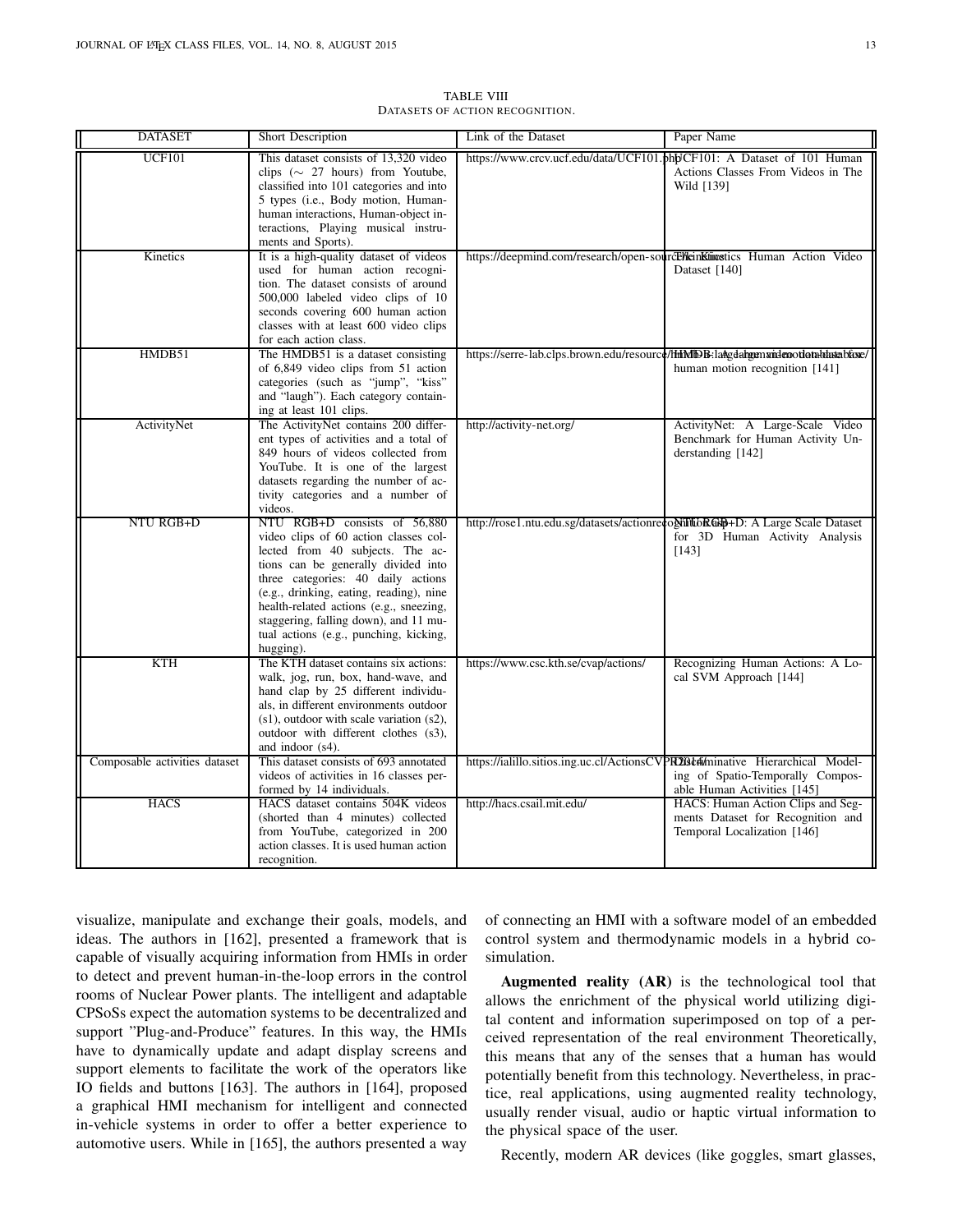| <b>DATASET</b>  | Short Description                                                                                                                                                                                                                                               | Link of the Dataset                                                                | Paper Name                                                                                                                          |
|-----------------|-----------------------------------------------------------------------------------------------------------------------------------------------------------------------------------------------------------------------------------------------------------------|------------------------------------------------------------------------------------|-------------------------------------------------------------------------------------------------------------------------------------|
| LibriSpeech     | This dataset consist of approximately<br>1,000 hours of audiobooks.                                                                                                                                                                                             | http://www.openslr.org/12                                                          | Librispeech: An ASR corpus based on<br>public domain audio books [147]                                                              |
| Speech Commands | Speech Commands consists of 65,000 of<br>30 short words $\sim$ one second long. It<br>is a collection of spoken words by thou-<br>sands of different people, designed for<br>the training and evaluation of keyword<br>spotting systems.                        |                                                                                    | https://ai.googleblog.com/2017/08/launching-Speech-commandsddataset.htmataset for<br>Limited-Vocabulary Speech Recognition<br>[148] |
| MuST-C          | MuST-C currently represents the largest<br>publicly available multilingual corpus for<br>speech translation from English into sev-<br>eral languages. It covers eight languages.<br>It consists of hundred hours of audio<br>recordings from English TED Talks. | https://ict.fbk.eu/must-c/                                                         | MuST-C: A multilingual corpus for end-<br>to-end speech translation [149]                                                           |
| Common Voice    | Common Voice is a dataset of 9.283<br>recorded hours that consists of audio files<br>and corresponding text files including<br>demographic metadata like age, sex, and<br>accent.                                                                               | https://commonvoice.mozilla.org/en/datasets Common                                 | Voice:<br>Massively-<br>A<br>Multilingual Speech Corpus [150]                                                                       |
| Libri-Light     | Libri-Light is a collection of over 60K<br>hours of spoken English suitable for<br>training speech recognition systems un-<br>der limited or no supervision.                                                                                                    |                                                                                    | https://github.com/facebookresearch/libri-lightLibri-Light: A Benchmark for ASR with<br>Limited or No Supervision [151]             |
| THCHS-30        | THCHS-30 is a free Chinese speech<br>database that can be used for speech<br>recognition systems.                                                                                                                                                               |                                                                                    | http://166.111.134.19:7777/data/thchs30/READMCH8t60 : A Free Chinese Speech<br>Corpus $[152]$                                       |
| <b>VOICES</b>   | This dataset consists of speech recorded<br>by far-field microphones in noisy room<br>conditions for using in speech and signal<br>processing approaches.                                                                                                       | https://registry.opendata.aws/lab41-sri-voices/Voices Obscured in Complex Environ- | mental Settings (VOICES) corpus [153]                                                                                               |
| LibriCSS        | LibriCSS is a real recorded dataset that<br>simulates conversations where are cap-<br>tured by far-field microphones.                                                                                                                                           | https://github.com/chenzhuo1011/libri_css                                          | Continuous speech separation: dataset<br>and analysis [154]                                                                         |
| SPEECH-COCO     | 616,767<br>SPEECH-COCO<br>contains<br>audios generated using text-to-speech<br>(TTS) synthesis. The audio files are<br>paired with images.                                                                                                                      | https://zenodo.org/record/4282267                                                  | PEECH-COCO: 600k Visually Grounded<br>Spoken Captions Aligned to MSCOCO<br>Data Set [155]                                           |

TABLE IX DATASETS FOR SPEECH RECOGNITION.

head-mounted displays (HMD) and tablets) have been tremendously evolved to provide great functionalities to their users. However, there are still open issues related to the problem of how comfortable and productive can be their use. To overcome these limitations, authors in [\[166\]](#page-19-11) proposed a mechanism, namely "accented visualization" that allows adapting additional data, presented by AR devices, according to the user's current interest, attention and focus.

In [\[167\]](#page-19-12), a paradigm of CPSs is presented showing how it can be implemented in the pre-construction industry by integrating it with the AR technology to make real-time decisions. Linking AR with CPS offers promising perspectives for process-centric guidance of CPS users, where manual tasks can be guided and monitored, enabling a much better traceability [\[168\]](#page-19-13). However, AR applications are still not widely used in industry, which may lay at the complex industrial requirements (e.g., technical, environmental and regulative) [\[169\]](#page-19-14).

Prediction of operator's intentions is a task that can improve the effectiveness of collaboration between CPSoSs and humans. An accurate prediction can be very essential, especially in industrial scenarios where the resilience and safety of all CPSoSs components mostly depend on the mutual understanding between humans and CPSoSs. So, it seems necessary to design and develop reliable, robust and accurate human behaviour modelling techniques that are capable to predict the human's actions or behaviour.

On the one hand, operators are mainly responsible for their own safety when they are in the same working environment with a cobot, performing collaborative tasks. However, on the other hand, CPSoSs must have smart components that are able to identify, understand and even predict operators' intentions with a primary goal to protect them from a serious injury, for instance. For this implementation, a continuous video capturing component can be used by the prediction system to detect, track, recognize human's gestures or postures and an artificial intelligence component to predict human's intention.

The system can anticipate when unexpected human operations have been detected or specific human activity patterns have been predicted [\[170\]](#page-19-15). In the meanwhile, the cobot can perform other tasks [\[171\]](#page-19-16). In literature, a lot of different approaches have been presented to solve the problem of prediction operator's intentions, such as a framework for the prediction of human intentions from RGBD data [\[172\]](#page-19-17). A sparse Bayesian learning-based human intention predictor to predict the future human desired position [\[173\]](#page-19-18). A temporal CNN with a convolution operator for human trajectory prediction [\[174\]](#page-19-19). A system that detects human intentions through a recursive Bayesian classifier, exploiting head, and hand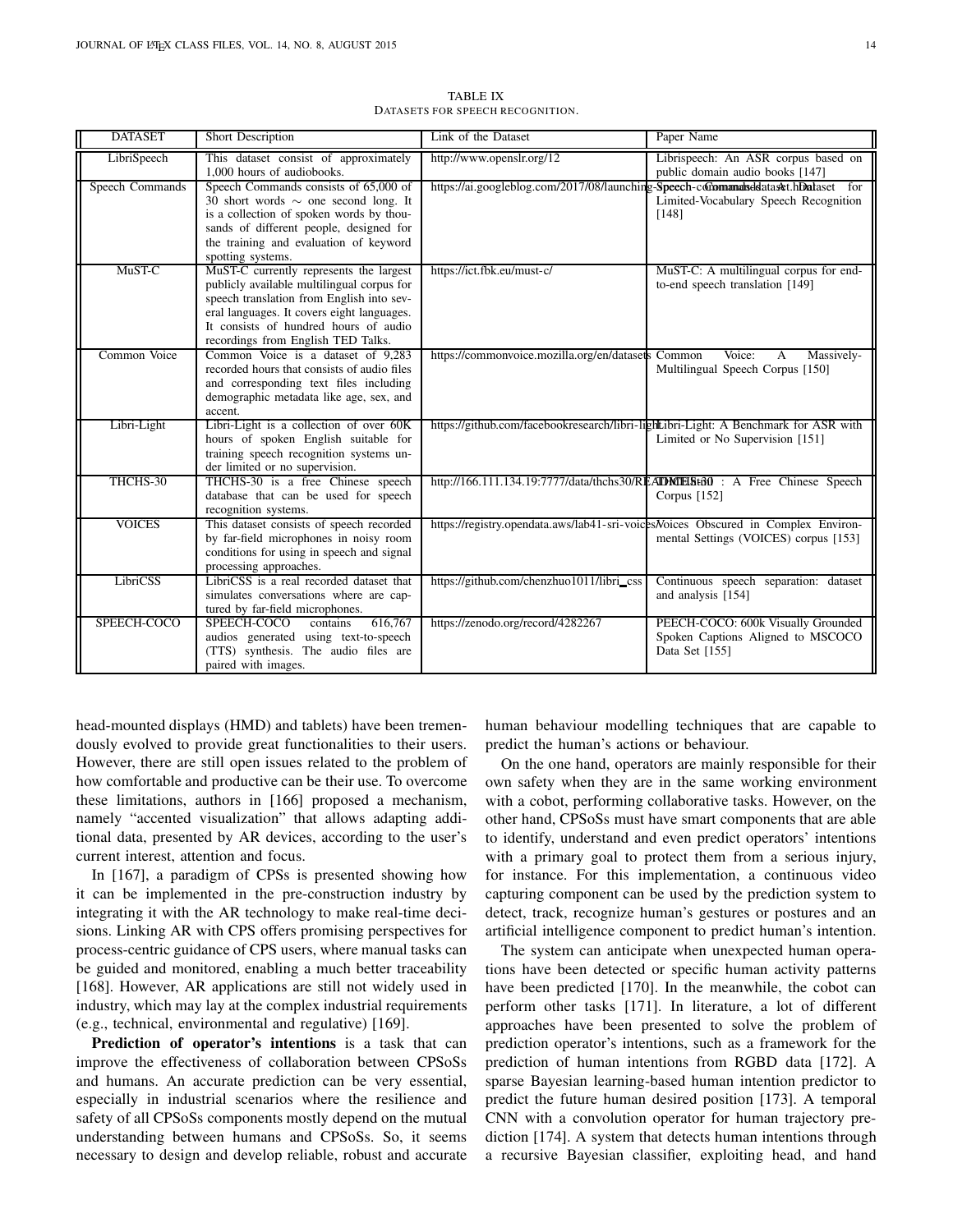tracking data [\[172\]](#page-19-17). A human intention inference system that uses Expectation-Maximization algorithm with online model learning [\[175\]](#page-19-20).

## Awareness

Situation Awareness is used to describe the level of awareness that operators/drivers/users have of the situation in order to perform tasks successfully [176]. Based on the definition in [\[177\]](#page-19-21), situational awareness needs to include four specific requirements:

- 1) to easily receive information from the environment.
- 2) to integrate this information with relevant internal knowledge, creating a mental model of the current situation.
- 3) to use this model to direct further perceptual exploration in a continual perceptual cycle.
- 4) to anticipate future events.

Taking these four requirements into account, situational awareness is defined as the continuous extraction of environmental information, the integration of this information with previous knowledge to form a coherent mental picture, and the use of that picture in directing further perception and anticipating future events. The system will be able to monitor and understand the user's state (e.g. fatigue, cognitive level, etc) in order to produce personalized alarms, warnings, information and suggestions to the users. A situational awareness application could also provide:

- Information streams regarding the task underway improving focus
- Personalized reminders regarding other parallel or scheduled tasks significantly improving response time
- Notifications and visual aids regarding imminent dangers or accident-related factors
- Environmental values and real-time measurements of sensors
- KPIs visualizing the effectiveness of the CPSoS functionality

Situation awareness is important in cases where a user must intervene in operations and cooperations of highly automated systems in order to correct failed autonomous decisions in CPSoSs [\[178\]](#page-19-22). It is also an effective method to keep the mechanical parts of a system as well as the operators secure and safe, so that it can be classified into two groups, human or computer awareness [\[179\]](#page-19-23). Moreover, situational awareness for security reasons is very important, since it can be used to inform the user about an attack that takes place in real-time [\[180\]](#page-19-24).

Nevertheless, CPSoSs have also to overcome some challenges in respect of human-in-the-loop component, which are:

• Processing in real-time. The complexity of CPSoSs, consisting of a variety of different components, leads to the production of a huge amount of data instantly. The processing of all these data and the real-time decisions making are challenging tasks, especially when the humanin-the-loop component is apparent since human's safety is the most important issue and the processes related to it would be handle with distinct sensitivity.

The processing of data in batches could be a solution to this challenge. However, this approach is not reliable in critical situations of CPSoSs that may appear, where vital and accurate decisions have to be made quickly to protect human life and security. So in other words, the real-time data processing framework requires the ability of the system to handle large amounts of data with very low latency and in relative high performance.

Online streaming of data. CPSoSs is a system of systems that are connected to each other, collaborating and transferring also in real-time useful information and data. The requirement of real-time processing results in the need for the processing of these data in an online streaming mode.

The challenge, in the case of online streaming, is due to the fact that data is transferred in an ordered sequence of instances that usually can be accessed once or a small number of times due to limited computing and storage capabilities.

The tremendous growth of data demands switching from traditional data processing solutions to systems, which can process a continuous stream of real-time data.

• High-dimensional data. High-dimensional data are referred to those data whose dimensions are more complex than the ordinary data. The presence of high-dimensional data is becoming a very common issue in many realworld applications of CPSoSs. The processing of highdimensional data that has been acquired by different sensors and devices presents a fundamental challenge leading to the need for more sophisticated methods to be developed.

High-frequency data are referred to as those data that usually appear as time series and the update of their values happens very fast (i.e., new observations take place every milliseconds-second). The appropriate handle of high-frequency data is essential for contemporary CPSoSs.

Processing of these data introduces new challenges to decision-making tasks, especially when a human takes part in the CPSoS as a human-in-the-loop component.

Unsupervised learning in data of CPSoSs. Unsupervised learning is a type of learning that tries to autonomously discover hidden patterns in untagged data. This is a very useful method to be applied in real-time applications where the observed data has a large variety in comparison with those of a restricted dataset. However, at the same time is a very challenging task when it is applied in CPSoSs that require accurate and precise results and usually, there are no "ground truth" data for the evaluation of the method's accuracy [\[181\]](#page-19-25).

## IV. CONCLUSION

This survey aimed to provide a comprehensive review on current best practices in connected cyberphysical systems adopting a dual architecture approach with a perception and a behavioral layer. Cooperative path planning is also discussed in the context of autonomous vehicles. Several works have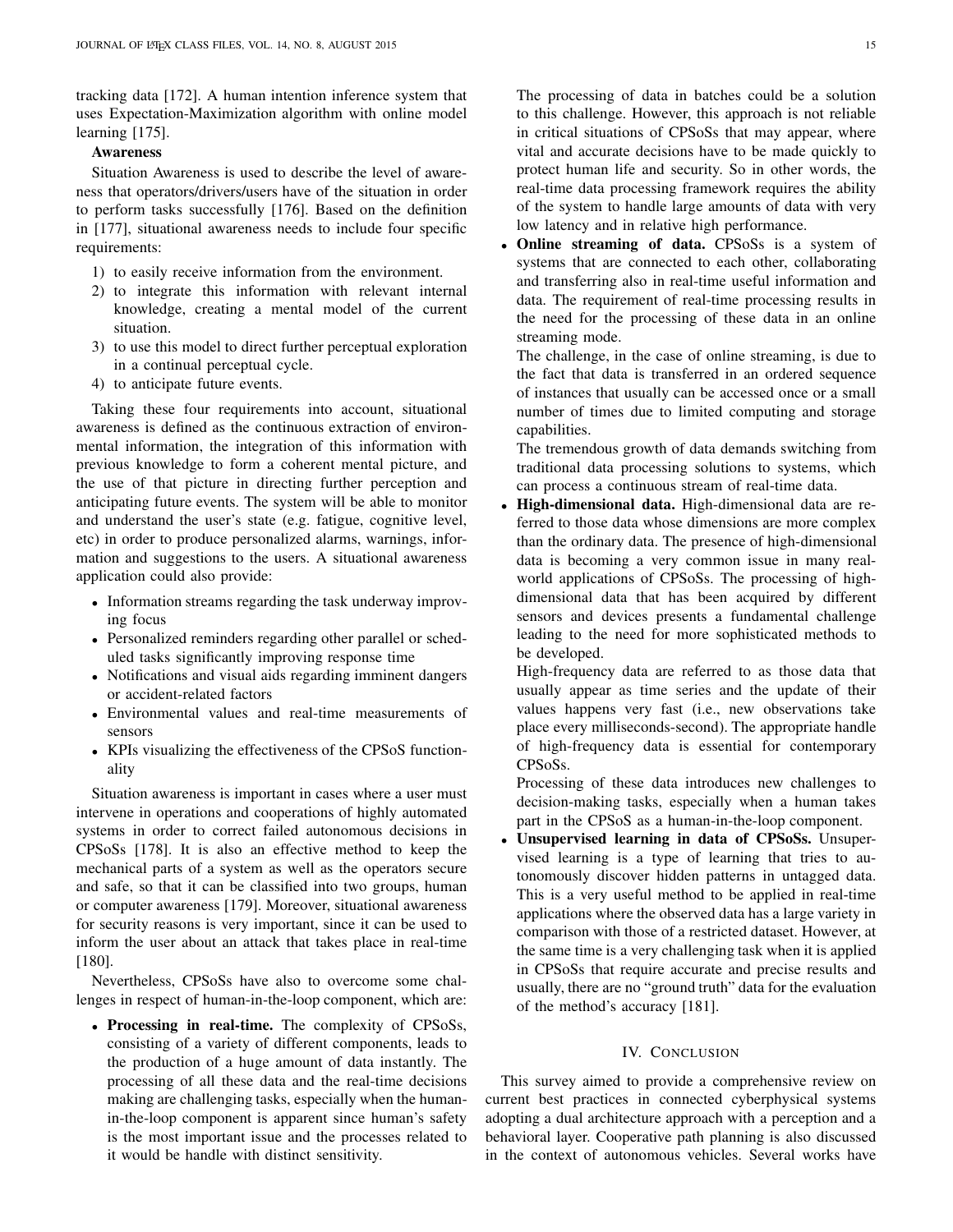been proposed for tackling the problems of cooperative path planning. Many of them focus on providing spacing policies schemes using both centralized and decentralized model predictive controllers. Though very few take into account the effect of network delays, which are inevitable and can deteriorate significantly the performance of distributed controllers. The individual nodes solve a simultaneous localization and mapping (SLAM) problem refering to the problem of mapping an environment using measurements from sensors (e.g. Camera or LIDAR) on-board the vehicle or robot, whilst at the same time estimating the position of that sensor relative to the map. Object detection from either 2D imagery and 3D LIDAR point clouds provide range measurements through the application of deep neural networks.

In the presented setup, CPSoS depend on humans since humans are part of the CPSoS functionality and services, the interact with the CPSs and contribute to the CPSoS behavior. Human, as a part of a CPSoS, plays an important role to the functionality of the system. The humans' role in such complicated systems (e.g., CPSoS) is vital since they react and collaborate with the machines, providing them with useful feedback and affecting the way that these systems work. Humans can provide valuable input both in an active (on purpose) or in a passive (without consideration) way. Operators and managers play a key role in the operation of CPSoS and take many important decisions while in several cases human CPS users are key player in the CPSoS main role thus forming Cyber Physical Human Systems. Human-in-the-loop approach refers to an anthropocentric mechanism that allows a direct way that humans can continuously interact with the CPSoSs' control loops in both directions of the system (i.e., taking and giving inputs).

#### **REFERENCES**

- <span id="page-15-0"></span>[1] S. Engell, R. Paulen, M. A. Reniers, C. Sonntag, and H. Thompson, "Core research and innovation areas in cyber-physical systems of systems," in *International Workshop on Design, Modeling, and Evaluation of Cyber Physical Systems*. Springer, 2015, pp. 40–55.
- <span id="page-15-1"></span>[2] R. Atat, L. Liu, J. Wu, G. Li, C. Ye, and Y. Yang, "Big data meet cyber-physical systems: A panoramic survey," *IEEE Access*, vol. 6, pp. 73 603–73 636, 2018.
- <span id="page-15-2"></span>[3] Z.-Q. Zhao, P. Zheng, S.-t. Xu, and X. Wu, "Object detection with deep learning: A review," *IEEE transactions on neural networks and learning systems*, vol. 30, no. 11, pp. 3212–3232, 2019.
- <span id="page-15-3"></span>[4] S. Ren, K. He, R. Girshick, and J. Sun, "Faster r-cnn: towards real-time object detection with region proposal networks," *IEEE transactions on pattern analysis and machine intelligence*, vol. 39, no. 6, pp. 1137– 1149, 2016.
- <span id="page-15-4"></span>[5] J. Dai, Y. Li, K. He, and J. Sun, "R-fcn: Object detection via regionbased fully convolutional networks," *arXiv preprint arXiv:1605.06409*, 2016.
- <span id="page-15-5"></span>[6] T.-Y. Lin, P. Dollár, R. Girshick, K. He, B. Hariharan, and S. Belongie, "Feature pyramid networks for object detection," in *Proceedings of the IEEE conference on computer vision and pattern recognition*, 2017, pp. 2117–2125.
- <span id="page-15-6"></span>[7] K. He, G. Gkioxari, P. Dollár, and R. Girshick, "Mask r-cnn," in *Proceedings of the IEEE international conference on computer vision*, 2017, pp. 2961–2969.
- <span id="page-15-7"></span>[8] W. Liu, D. Anguelov, D. Erhan, C. Szegedy, S. Reed, C.-Y. Fu, and A. C. Berg, "Ssd: Single shot multibox detector," in *European conference on computer vision*. Springer, 2016, pp. 21–37.
- <span id="page-15-8"></span>[9] B. Wu, F. Iandola, P. H. Jin, and K. Keutzer, "Squeezedet: Unified, small, low power fully convolutional neural networks for real-time object detection for autonomous driving," in *Proceedings of the IEEE Conference on Computer Vision and Pattern Recognition Workshops*, 2017, pp. 129–137.
- <span id="page-15-10"></span><span id="page-15-9"></span>[11] M. Tan, R. Pang, and Q. V. Le, "Efficientdet: Scalable and efficient object detection," in *Proceedings of the IEEE/CVF conference on computer vision and pattern recognition*, 2020, pp. 10 781–10 790.
- <span id="page-15-11"></span>[12] B. Li, T. Zhang, and T. Xia, "Vehicle detection from 3d lidar using fully convolutional network," *arXiv preprint arXiv:1608.07916*, 2016.
- <span id="page-15-12"></span>[13] B. Li, "3d fully convolutional network for vehicle detection in point cloud," in *2017 IEEE/RSJ International Conference on Intelligent Robots and Systems (IROS)*. IEEE, 2017, pp. 1513–1518.
- <span id="page-15-13"></span>[14] Y. Yan, Y. Mao, and B. Li, "Second: Sparsely embedded convolutional detection," *Sensors*, vol. 18, no. 10, p. 3337, 2018.
- <span id="page-15-14"></span>[15] A. H. Lang, S. Vora, H. Caesar, L. Zhou, J. Yang, and O. Beijbom, "Pointpillars: Fast encoders for object detection from point clouds," in *Proceedings of the IEEE/CVF Conference on Computer Vision and Pattern Recognition*, 2019, pp. 12 697–12 705.
- <span id="page-15-15"></span>[16] S. Shi, X. Wang, and H. Li, "Pointrcnn: 3d object proposal generation and detection from point cloud," in *Proceedings of the IEEE/CVF Conference on Computer Vision and Pattern Recognition*, 2019, pp. 770–779.
- <span id="page-15-16"></span>[17] U. Montanaro, S. Dixit, S. Fallah, M. Dianati, A. Stevens, D. Oxtoby, and A. Mouzakitis, "Towards connected autonomous driving: review of use-cases," *Vehicle System Dynamics*, vol. 57, no. 6, pp. 779–814, 2018.
- <span id="page-15-17"></span>[18] A. Eskandarian, C. Wu, and C. Sun, "Research advances and challenges of autonomous and connected ground vehicles," *IEEE Transactions on Intelligent Transportation Systems*, vol. 22, no. 2, pp. 683–711, 2021.
- <span id="page-15-18"></span>[19] A. Noureldin, T. B. Karamat, and J. Georgy, *Fundamentals of Inertial Navigation, Satellite-based Positioning and their Integration*. Springer Berlin Heidelberg, 2013.
- <span id="page-15-19"></span>[20] I. Skog and P. Handel, "In-car positioning and navigation technologies—a survey," *IEEE Transactions on Intelligent Transportation Systems*, vol. 10, no. 1, pp. 4–21, 2009.
- <span id="page-15-20"></span>[21] S. Kuutti, S. Fallah, K. Katsaros, M. Dianati, F. Mccullough, and A. Mouzakitis, "A survey of the state-of-the-art localization techniques and their potentials for autonomous vehicle applications," *IEEE Internet of Things Journal*, vol. 5, no. 2, pp. 829–846, 2018.
- <span id="page-15-21"></span>[22] K. Ren, Q. Wang, C. Wang, Z. Qin, and X. Lin, "The security of autonomous driving: Threats, defenses, and future directions," *Proceedings of the IEEE*, vol. 108, no. 2, pp. 357–372, 2020.
- <span id="page-15-22"></span>[23] N. Alam and A. G. Dempster, "Cooperative positioning for vehicular networks: Facts and future," *IEEE Transactions on Intelligent Transportation Systems*, vol. 14, no. 4, pp. 1708–1717, 2013.
- <span id="page-15-23"></span>[24] J. B. P. Neto, L. C. Gomes, F. M. Ortiz, T. T. Almeida, M. E. M. Campista, L. H. M. Costa, and N. Mitton, "An accurate cooperative positioning system for vehicular safety applications," *Computers & Electrical Engineering*, vol. 83, p. 106591, 2020.
- <span id="page-15-24"></span>[25] R. M. Buehrer, H. Wymeersch, and R. M. Vaghefi, "Collaborative sensor network localization: Algorithms and practical issues," *Proceedings of the IEEE*, vol. 106, no. 6, pp. 1089–1114, 2018.
- <span id="page-15-25"></span>[26] H. Wymeersch, J. Lien, and M. Z. Win, "Cooperative localization in wireless networks," *Proceedings of the IEEE*, vol. 97, no. 2, pp. 427– 450, 2009.
- <span id="page-15-26"></span>[27] S. Safavi, U. A. Khan, S. Kar, and J. M. F. Moura, "Distributed localization: A linear theory," *Proceedings of the IEEE*, vol. 106, no. 7, pp. 1204–1223, 2018.
- <span id="page-15-27"></span>[28] C. Gao, *Cooperative localization and navigation : theory, research, and practice*. Boca Raton: Taylor & Francis, CRC Press, 2019.
- <span id="page-15-28"></span>[29] F. Meyer, O. Hlinka, H. Wymeersch, E. Riegler, and F. Hlawatsch, "Distributed localization and tracking of mobile networks including noncooperative objects," *IEEE Transactions on Signal and Information Processing over Networks*, vol. 2, no. 1, pp. 57–71, 2016.
- <span id="page-15-29"></span>[30] G. Soatti, M. Nicoli, N. Garcia, B. Denis, R. Raulefs, and H. Wymeersch, "Implicit cooperative positioning in vehicular networks," *IEEE Transactions on Intelligent Transportation Systems*, vol. 19, no. 12, pp. 3964–3980, 2018.
- <span id="page-15-30"></span>[31] M. Brambilla, M. Nicoli, G. Soatti, and F. Deflorio, "Augmenting vehicle localization by cooperative sensing of the driving environment: Insight on data association in urban traffic scenarios," *IEEE Transactions on Intelligent Transportation Systems*, vol. 21, no. 4, pp. 1646– 1663, 2020.
- <span id="page-15-31"></span>[32] N. Piperigkos, A. S. Lalos, K. Berberidis, and C. Anagnostopoulos, "Cooperative multi-modal localization in connected and autonomous vehicles," in *2020 IEEE 3rd Connected and Automated Vehicles Symposium (CAVS)*, 2020.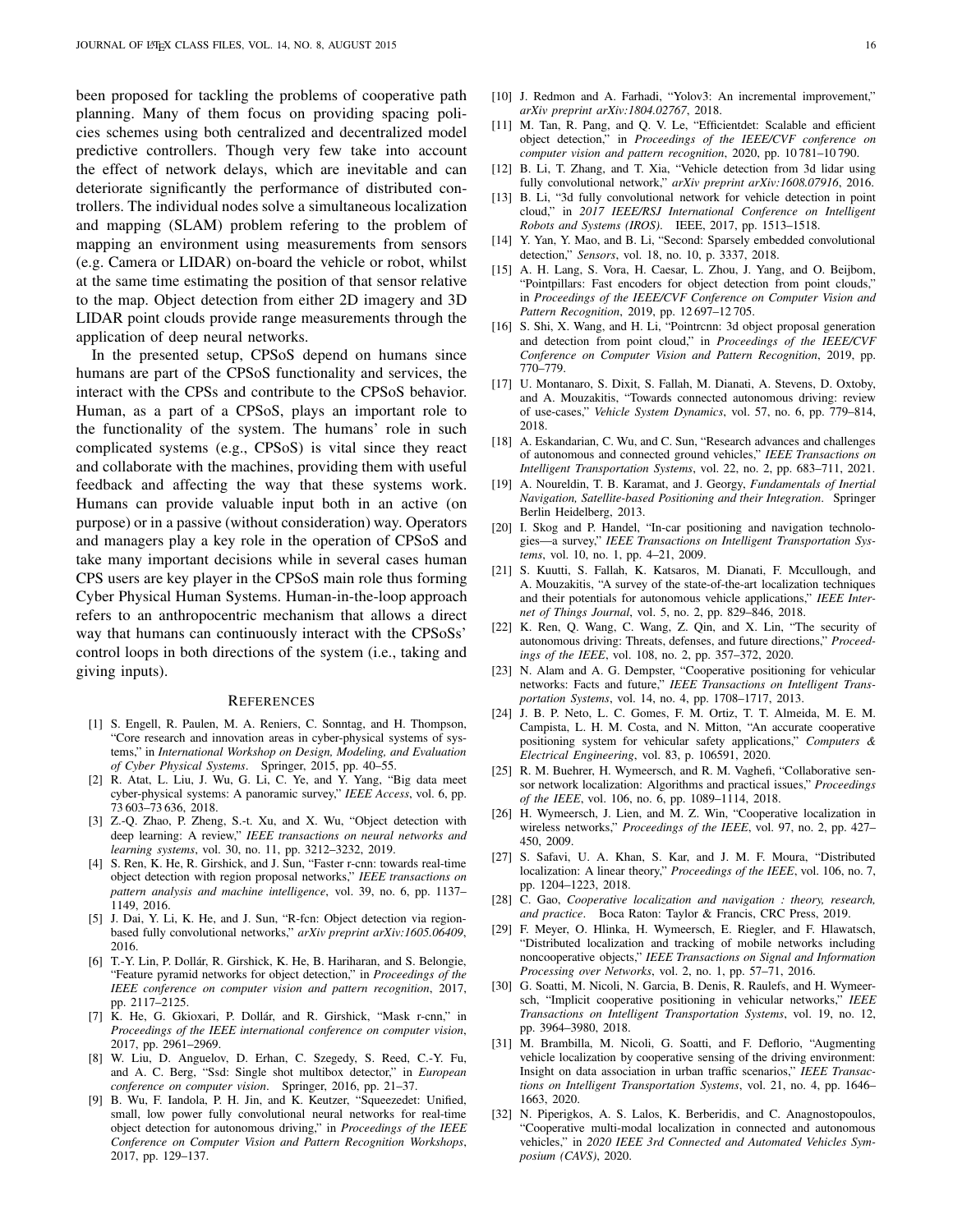- <span id="page-16-0"></span>[33] N. Piperigkos, A. S. Lalos, and K. Berberidis, "Graph based cooperative localization for connected and semi-autonomous vehicles," in *2020 IEEE 25th International Workshop on Computer Aided Modeling and Design of Communication Links and Networks (CAMAD)*, 2020.
- <span id="page-16-1"></span>[34] M. Elazab, A. Noureldin, and H. S. Hassanein, "Integrated cooperative localization for vehicular networks with partial GPS access in urban canyons," *Vehicular Communications*, vol. 9, pp. 242–253, 2017.
- <span id="page-16-2"></span>[35] P. Yang, D. Duan, C. Chen, X. Cheng, and L. Yang, "Multisensor multi-vehicle (MSMV) localization and mobility tracking for autonomous driving," *IEEE Transactions on Vehicular Technology*, vol. 69, no. 12, pp. 14 355–14 364, 2020.
- <span id="page-16-3"></span>[36] J. Liu, B. gen Cai, and J. Wang, "Cooperative localization of connected vehicles: Integrating GNSS with DSRC using a robust cubature kalman filter," *IEEE Transactions on Intelligent Transportation Systems*, vol. 18, no. 8, pp. 2111–2125, 2017.
- <span id="page-16-4"></span>[37] J. Zhao, Y. Zhang, S. Ni, and Q. Li, "Bayesian cooperative localization with NLOS and malicious vehicle detection in GNSS-challenged environments," *IEEE Access*, vol. 8, pp. 85 686–85 697, 2020.
- <span id="page-16-5"></span>[38] G. Klein and D. Murray, "Parallel tracking and mapping for small AR workspaces," in *2007 6th IEEE and ACM International Symposium on Mixed and Augmented Reality*. IEEE, 2007.
- <span id="page-16-6"></span>[39] F. Steinbrucker, J. Sturm, and D. Cremers, "Real-time visual odometry from dense RGB-d images," in *2011 IEEE International Conference on Computer Vision Workshops (ICCV Workshops)*. IEEE, 2011.
- <span id="page-16-7"></span>[40] T. Whelan, H. Johannsson, M. Kaess, J. J. Leonard, and J. McDonald, "Robust real-time visual odometry for dense RGB-d mapping," in *2013 IEEE International Conference on Robotics and Automation*. IEEE, 2013.
- <span id="page-16-8"></span>[41] J. Engel, V. Koltun, and D. Cremers, "Direct sparse odometry," *IEEE Transactions on Pattern Analysis and Machine Intelligence*, vol. 40, no. 3, pp. 611–625, 2018.
- <span id="page-16-9"></span>[42] R. Mur-Artal, J. M. M. Montiel, and J. D. Tardos, "ORB-SLAM: A versatile and accurate monocular SLAM system," *IEEE Transactions on Robotics*, vol. 31, no. 5, pp. 1147–1163, 2015.
- <span id="page-16-10"></span>[43] R. Mur-Artal and J. D. Tardos, "ORB-SLAM2: An open-source SLAM system for monocular, stereo, and RGB-d cameras," *IEEE Transactions on Robotics*, vol. 33, no. 5, pp. 1255–1262, 2017.
- <span id="page-16-11"></span>[44] P. Besl and N. D. McKay, "A method for registration of 3-d shapes," *IEEE Transactions on Pattern Analysis and Machine Intelligence*, vol. 14, no. 2, pp. 239–256, 1992.
- <span id="page-16-12"></span>[45] Y. Makihara, M. Takizawa, Y. Shirai, J. Miura, and N. Shimada, "Object recognition supported by user interaction for service robots," in *Object recognition supported by user interaction for service robots*, vol. 3. IEEE, 2002, pp. 561–564.
- <span id="page-16-13"></span>[46] J. Serafin and G. Grisetti, "NICP: Dense normal based point cloud registration," in *2015 IEEE/RSJ International Conference on Intelligent Robots and Systems (IROS)*. IEEE, 2015.
- <span id="page-16-14"></span>[47] R. B. Rusu, N. Blodow, and M. Beetz, "Fast point feature histograms (FPFH) for 3d registration," in *2009 IEEE International Conference on Robotics and Automation*. IEEE, 2009.
- <span id="page-16-15"></span>[48] J. Zhang and S. Singh, "LOAM: Lidar odometry and mapping in realtime," in *Robotics: Science and Systems X*. Robotics: Science and Systems Foundation, 2014.
- <span id="page-16-16"></span>[49] T. Shan and B. Englot, "LeGO-LOAM: Lightweight and groundoptimized lidar odometry and mapping on variable terrain," in *2018 IEEE/RSJ International Conference on Intelligent Robots and Systems (IROS)*. IEEE, 2018.
- <span id="page-16-17"></span>[50] E. Uhlemann, "Connected-vehicles applications are emerging [connected vehicles]," *IEEE Vehicular Technology Magazine*, vol. 11, no. 1, pp. 25–96, 2016.
- <span id="page-16-18"></span>[51] K. Halder, U. Montanaro, S. Dixit, M. Dianati, A. Mouzakitis, and S. Fallah, "Distributed h controller design and robustness analysis for vehicle platooning under random packet drop," *IEEE Transactions on Intelligent Transportation Systems*, 2020.
- <span id="page-16-19"></span>[52] P. Wang, B. Di, H. Zhang, K. Bian, and L. Song, "Platoon Cooperation in Cellular V2X Networks for 5G and Beyond," *IEEE Transactions on Wireless Communications*, vol. 18, no. 8, pp. 3919–3932, 2019.
- <span id="page-16-20"></span>[53] L. Hobert, A. Festag, I. Llatser, L. Altomare, F. Visintainer, and A. Kovacs, "Enhancements of v2x communication in support of cooperative autonomous driving," *IEEE communications magazine*, vol. 53, no. 12, pp. 64–70, 2015.
- <span id="page-16-21"></span>[54] I. B. Viana, H. Kanchwala, and N. Aouf, "Cooperative trajectory planning for autonomous driving using nonlinear model predictive control," in *2019 IEEE International Conference on Connected Vehicles and Expo (ICCVE)*, 2019, pp. 1–6.
- <span id="page-16-22"></span>[55] Z. Huang, D. Chu, C. Wu, and Y. He, "Path planning and cooperative control for automated vehicle platoon using hybrid automata," *IEEE*

*Transactions on Intelligent Transportation Systems*, vol. 20, no. 3, pp. 959–974, 2019.

- <span id="page-16-23"></span>[56] Y. Kuriki and T. Namerikawa, "Formation control with collision avoidance for a multi-uav system using decentralized mpc and consensusbased control," in *2015 European Control Conference (ECC)*, 2015, pp. 3079–3084.
- <span id="page-16-24"></span>[57] I. B. Viana and N. Aouf, "Distributed cooperative path-planning for autonomous vehicles integrating human driver trajectories," in *2018 International Conference on Intelligent Systems (IS)*, 2018, pp. 655– 661.
- <span id="page-16-25"></span>[58] A. Taeihagh and H. S. M. Lim, "Governing autonomous vehicles: emerging responses for safety, liability, privacy, cybersecurity, and industry risks," *Transport Reviews*, vol. 39, no. 1, pp. 103–128, 2019.
- <span id="page-16-26"></span>[59] Y. Liu, B. Xu, and Y. Ding, "Convergence analysis of cooperative braking control for interconnected vehicle systems," *IEEE Transactions on Intelligent Transportation Systems*, vol. 18, no. 7, pp. 1894–1906, 2017.
- <span id="page-16-27"></span>[60] Y. Liu, C. Pan, H. Gao, and G. Guo, "Cooperative spacing control for interconnected vehicle systems with input delays," *IEEE Transactions on Vehicular Technology*, vol. 66, no. 12, pp. 10 692–10 704, 2017.
- <span id="page-16-28"></span>[61] A. Ghasemi, R. Kazemi, and S. Azadi, "Stable decentralized control of a platoon of vehicles with heterogeneous information feedback," *IEEE Transactions on Vehicular Technology*, vol. 62, no. 9, pp. 4299–4308, 2013.
- <span id="page-16-29"></span>[62] A. Claudi, P. Sernani, G. Dolcini, L. Palazzo, and A. F. Dragoni, "A hierarchical hybrid model for intelligent cyber-physical systems," in *2013 Proceedings of the 11th Workshop on Intelligent Solutions in Embedded Systems (WISES)*, 2013, pp. 1–6.
- <span id="page-16-30"></span>[63] J. Isern, F. Barranco, D. Deniz, J. Lesonen, J. Hannuksela, and R. R. Carrillo, "Reconfigurable cyber-physical system for critical infrastructure protection in smart cities via smart video-surveillance," *Pattern Recognition Letters*, vol. 140, pp. 303–309, 2020. [Online]. Available: <https://www.sciencedirect.com/science/article/pii/S0167865520304098>
- <span id="page-16-31"></span>[64] L. W. Chen, Y. F. Ho, M. F. Tsai, H. M. Chen, and C. F. Huang, "Cyberphysical signage interacting with gesture-based human–machine interfaces through mobile cloud computing," *IEEE Access*, vol. 4, pp. 3951– 3960, 2016.
- <span id="page-16-32"></span>[65] J. Galbally, P. Ferrara, R. Haraksim, A. Psyllos, and L. Beslay, "Study on face identification technology for its implementation in the schengen information system," *Joint Res. Centre, Ispra, Italy, Rep. JRC-34751*, 2019.
- <span id="page-16-33"></span>[66] V. G. Kaburlasos, C. Lytridis, C. Bazinas, S. Chatzistamatis, K. Sotiropoulou, A. Najoua, M. Youssfi, and O. Bouattane, "Head pose estimation using lattice computing techniques," in *2020 International Conference on Software, Telecommunications and Computer Networks (SoftCOM)*, 2020, pp. 1–5.
- <span id="page-16-34"></span>[67] V. G. Kaburlasos, C. Lytridis, C. Bazinas, G. A. Papakostas, A. Naji, M. H. Zaggaf, K. Mansouri, M. Qbadou, and M. Mestari, "Structured human-head pose representation for estimation using fuzzy lattice reasoning (flr)," in *2020 Fourth International Conference On Intelligent Computing in Data Sciences (ICDS)*, 2020, pp. 1–5.
- <span id="page-16-35"></span>[68] A. Makovetskii, V. Kober, A. Voronin, and D. Zhernov, "Facial recognition and 3d non-rigid registration," in *2020 International Conference on Information Technology and Nanotechnology (ITNT)*, 2020, pp. 1–4.
- <span id="page-16-36"></span>[69] S. Li, K. N. Ngan, R. Paramesran, and L. Sheng, "Real-time head pose tracking with online face template reconstruction," *IEEE Transactions on Pattern Analysis and Machine Intelligence*, vol. 38, no. 9, pp. 1922– 1928, 2016.
- <span id="page-16-37"></span>[70] C. J. Pereira Passarinho, E. Ottoni Teatini Salles, and M. Sarcinelli Filho, "Face tracking in unconstrained color videos with the recovery of the location of lost faces," *IEEE Latin America Transactions*, vol. 13, no. 1, pp. 307–314, 2015.
- [71] G. Arvanitis, K. Moustakas, and N. Fakotakis, "Online biometric identification with face analysis in web applications," in *Speech and* Computer, A. Ronzhin, R. Potapova, and G. Németh, Eds. Cham: Springer International Publishing, 2016, pp. 515–522.
- <span id="page-16-38"></span>[72] M. Jeong, B. C. Ko, S. Kwak, and J.-Y. Nam, "Driver facial landmark detection in real driving situations," *IEEE Transactions on Circuits and Systems for Video Technology*, vol. 28, no. 10, pp. 2753–2767, 2018.
- <span id="page-16-39"></span>[73] S. E. Eskimez, R. K. Maddox, C. Xu, and Z. Duan, "Noise-resilient training method for face landmark generation from speech," *IEEE/ACM Transactions on Audio, Speech, and Language Processing*, vol. 28, pp. 27–38, 2020.
- <span id="page-16-40"></span>[74] H. J. Lee, S. T. Kim, H. Lee, and Y. M. Ro, "Lightweight and effective facial landmark detection using adversarial learning with face geometric map generative network," *IEEE Transactions on Circuits and Systems for Video Technology*, vol. 30, no. 3, pp. 771–780, 2020.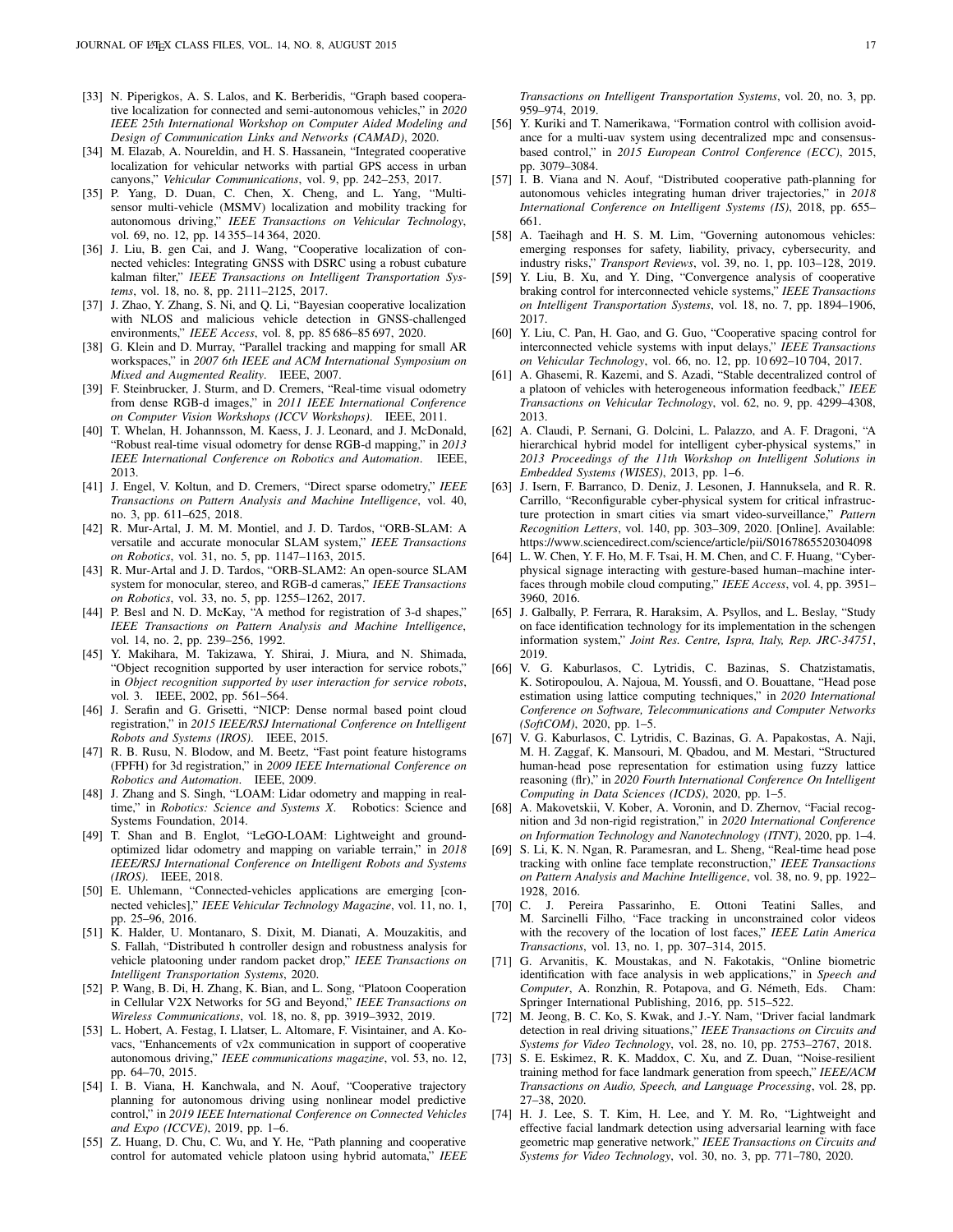- <span id="page-17-0"></span>[75] O. S. Okpara and G. Bekaroo, "Cam-wallet: Fingerprint-based authentication in m-wallets using embedded cameras," in *2017 IEEE International Conference on Environment and Electrical Engineering and 2017 IEEE Industrial and Commercial Power Systems Europe (EEEIC / I CPS Europe)*, 2017, pp. 1–5.
- <span id="page-17-1"></span>[76] D. Valdes-Ramirez, M. A. Medina-Pérez, R. Monroy, O. Loyola-González, J. Rodríguez, A. Morales, and F. Herrera, "A review of fingerprint feature representations and their applications for latent fingerprint identification: Trends and evaluation," *IEEE Access*, vol. 7, pp. 48 484–48 499, 2019.
- <span id="page-17-2"></span>[77] J. Preciozzi, G. Garella, V. Camacho, F. Franzoni, L. Di Martino, G. Carbajal, and A. Fernandez, "Fingerprint biometrics from newborn to adult: A study from a national identity database system," *IEEE Transactions on Biometrics, Behavior, and Identity Science*, vol. 2, no. 1, pp. 68–79, 2020.
- <span id="page-17-3"></span>[78] X. Wang, H. Gong, H. Zhang, B. Li, and Z. Zhuang, "Palmprint identification using boosting local binary pattern," in *18th International Conference on Pattern Recognition (ICPR'06)*, vol. 3, 2006, pp. 503– 506.
- <span id="page-17-4"></span>[79] F. Vicente, Z. Huang, X. Xiong, F. De la Torre, W. Zhang, and D. Levi, "Driver gaze tracking and eyes off the road detection system," *IEEE Transactions on Intelligent Transportation Systems*, vol. 16, no. 4, pp. 2014–2027, 2015.
- <span id="page-17-5"></span>[80] C.-C. Lai, S.-W. Shih, and Y.-P. Hung, "Hybrid method for 3-d gaze tracking using glint and contour features," *IEEE Transactions on Circuits and Systems for Video Technology*, vol. 25, no. 1, pp. 24–37, 2015.
- <span id="page-17-6"></span>[81] A. Laghari, Z. A. Memon, S. Ullah, and I. Hussain, "Cyber physical system for stroke detection," *IEEE Access*, vol. 6, pp. 37 444–37 453, 2018.
- <span id="page-17-7"></span>[82] A. Pandey, R. Sequeria, P. Kumar, and S. Kumar, "A multistage deep residual network for biomedical cyber-physical systems," *IEEE Systems Journal*, vol. 14, no. 2, pp. 1953–1962, 2020.
- <span id="page-17-8"></span>[83] S. Lou, Y. Feng, G. Tian, Z. Lv, Z. Li, and J. Tan, "A cyber-physical system for product conceptual design based on an intelligent psychophysiological approach," *IEEE Access*, vol. 5, pp. 5378–5387, 2017.
- <span id="page-17-9"></span>[84] Z. Jiang, M. Hu, Z. Gao, L. Fan, R. Dai, Y. Pan, W. Tang, G. Zhai, and Y. Lu, "Detection of respiratory infections using rgb-infrared sensors on portable device," *IEEE Sensors Journal*, vol. 20, no. 22, pp. 13 674– 13 681, 2020.
- <span id="page-17-10"></span>[85] E. Saatci and E. Saatci, "Determination of respiratory parameters by means of hurst exponents of the respiratory sounds and stochastic processing methods," *IEEE Transactions on Biomedical Engineering*, pp. 1–1, 2021.
- <span id="page-17-11"></span>[86] F. Meng, Y. Shi, N. Wang, M. Cai, and Z. Luo, "Detection of respiratory sounds based on wavelet coefficients and machine learning," *IEEE Access*, vol. 8, pp. 155 710–155 720, 2020.
- <span id="page-17-12"></span>[87] I. H. Rao, N. A. Amir, H. Dagale, and J. Kuri, "e-surakshak: A cyberphysical healthcare system with service oriented architecture," in *2012 International Symposium on Electronic System Design (ISED)*, 2012, pp. 177–182.
- <span id="page-17-13"></span>[88] B. Prado, D. Dantas, K. Bispo, T. Fontes, G. Santana, and R. Silva, "A virtual prototype semihosting approach for early simulation of cyber-physical systems," in *2018 IEEE Symposium on Computers and Communications (ISCC)*, 2018, pp. 00 208–00 213.
- <span id="page-17-14"></span>[89] A. J. Majumder, M. Elsaadany, J. A. Izaguirre, and D. R. Ucci, "A realtime cardiac monitoring using a multisensory smart iot system," in *2019 IEEE 43rd Annual Computer Software and Applications Conference (COMPSAC)*, vol. 2, 2019, pp. 281–287.
- <span id="page-17-15"></span>[90] G. Li, L. Huang, L. Tang, C. Han, Y. Chen, H. Xie, S. Li, and G. Xu, "Person re-identification using additive distance constraint with similar labels loss," *IEEE Access*, vol. 8, pp. 168 111–168 120, 2020.
- <span id="page-17-16"></span>[91] M. Ye and P. C. Yuen, "Purifynet: A robust person re-identification model with noisy labels," *IEEE Transactions on Information Forensics and Security*, vol. 15, pp. 2655–2666, 2020.
- <span id="page-17-17"></span>[92] M. Li, X. Zhu, and S. Gong, "Unsupervised tracklet person reidentification," *IEEE Transactions on Pattern Analysis and Machine Intelligence*, vol. 42, no. 7, pp. 1770–1782, 2020.
- <span id="page-17-18"></span>[93] F. Hu, Q. Hao, Q. Sun, X. Cao, R. Ma, T. Zhang, Y. Patil, and J. Lu, "Cyberphysical system with virtual reality for intelligent motion recognition and training," *IEEE Transactions on Systems, Man, and Cybernetics: Systems*, vol. 47, no. 2, pp. 347–363, 2017.
- [94] S. O. B. Islam, W. A. Lughmani, W. S. Qureshi, A. Khalid, M. A. Mariscal, and S. Garcia-Herrero, "Exploiting visual cues for safe and flexible cyber-physical production systems," *Advances in Mechanical Engineering*, vol. 11, no. 12, p. 1687814019897228, 2019. [Online]. Available:<https://doi.org/10.1177/1687814019897228>
- <span id="page-17-19"></span>[95] H. El-Ghaish, M. E. Hussien, A. Shoukry, and R. Onai, "Human action recognition based on integrating body pose, part shape, and motion," *IEEE Access*, vol. 6, pp. 49 040–49 055, 2018.
- <span id="page-17-20"></span>[96] P. Nikolov, O. Boumbarov, A. Manolova, K. Tonchev, and V. Poulkov, "Skeleton-based human activity recognition by spatio-temporal representation and convolutional neural networks with application to cyber physical systems with human in the loop," in *2018 41st International Conference on Telecommunications and Signal Processing (TSP)*, 2018, pp. 1–5.
- <span id="page-17-21"></span>[97] D. Deniz, F. Barranco, J. Isern, and E. Ros, "Reconfigurable cyberphysical system for lifestyle video-monitoring via deep learning," in *2020 25th IEEE International Conference on Emerging Technologies and Factory Automation (ETFA)*, vol. 1, 2020, pp. 1705–1712.
- <span id="page-17-22"></span>[98] G. Horváth and G. Erdős, "Gesture control of cyber physical systems," *Procedia CIRP*, vol. 63, pp. 184–188. Procedia CIRP, vol. 63, pp. 2017, manufacturing Systems 4.0 – Proceedings of the 50th CIRP Conference on Manufacturing Systems. [Online]. Available: <https://www.sciencedirect.com/science/article/pii/S2212827117305000>
- <span id="page-17-23"></span>[99] H.-R. Choi and T. Kim, "Combined dynamic time warping with multiple sensors for 3d gesture recognition," *Sensors*, vol. 17, no. 8, 2017. [Online]. Available:<https://www.mdpi.com/1424-8220/17/8/1893>
- <span id="page-17-24"></span>[100] F. Grützmacher, B. Beichler, C. Haubelt, and B. Theelen, "Dataflowbased modeling and performance analysis for online gesture recognition," in *2016 2nd International Workshop on Modelling, Analysis, and Control of Complex CPS (CPS Data)*, 2016, pp. 1–8.
- <span id="page-17-25"></span>[101] J. Posada, C. Toro, I. Barandiaran, D. Oyarzun, D. Stricker, R. de Amicis, E. B. Pinto, P. Eisert, J. Döllner, and I. Vallarino, "Visual computing as a key enabling technology for industrie 4.0 and industrial internet," *IEEE Computer Graphics and Applications*, vol. 35, no. 2, pp. 26–40, 2015.
- <span id="page-17-26"></span>[102] H. Aviles-Arriaga, L. Sucar, and C. Mendoza, "Visual recognition of similar gestures," in *18th International Conference on Pattern Recognition (ICPR'06)*, vol. 1, 2006, pp. 1100–1103.
- <span id="page-17-27"></span>[103] Y. Lou, W. Wu, R.-D. Vatavu, and W.-T. Tsai, "Personalized gesture interactions for cyber-physical smart-home environments," *Science China Information Sciences*, vol. 60, no. 7, p. 072104, Oct 2016. [Online]. Available:<https://doi.org/10.1007/s11432-015-1014-7>
- <span id="page-17-28"></span>[104] V. Putz, J. Mayer, H. Fenzl, R. Schmidt, M. Pichler-Scheder, and C. Kastl, "Cyber–physical mobile arm gesture recognition using ultrasound and motion data," in *2020 IEEE Conference on Industrial Cyberphysical Systems (ICPS)*, vol. 1, 2020, pp. 203–208.
- <span id="page-17-29"></span>[105] P. Wang, "Research and design of smart home speech recognition system based on deep learning," in *2020 International Conference on Computer Vision, Image and Deep Learning (CVIDL)*, 2020, pp. 218– 221.
- <span id="page-17-30"></span>[106] Y. Han, J. Hyun, T. Jeong, J.-H. Yoo, and J. W.-K. Hong, "A smart home control system based on context and human speech," in *2016 18th International Conference on Advanced Communication Technology (ICACT)*, 2016, pp. 165–169.
- <span id="page-17-31"></span>[107] J. Chaloupka, P. Cerva, J. Silovský, J. Žďánský, and J. Nouza, "Modification of the speech feature extraction module for the improvement of the system for automatic lectures transcription," in *Proceedings ELMAR-2012*, 2012, pp. 223–226.
- <span id="page-17-32"></span>[108] J. Chaloupka, J. Nouza, J. Malek, and J. Silovsky, "Phone speech detection and recognition in the task of historical radio broadcast transcription," in *2015 38th International Conference on Telecommunications and Signal Processing (TSP)*, 2015, pp. 1–4.
- <span id="page-17-33"></span>[109] S. Subhash, P. N. Srivatsa, S. Siddesh, A. Ullas, and B. Santhosh, "Artificial intelligence-based voice assistant," in *2020 Fourth World Conference on Smart Trends in Systems, Security and Sustainability (WorldS4)*, 2020, pp. 593–596.
- <span id="page-17-34"></span>[110] C. Tejedor-García, D. Escudero-Mancebo, E. Cámara-Arenas, González-Ferreras, and V. Cardeñoso-Payo, "Assessing pronunciation improvement in students of english using a controlled computer-assisted pronunciation tool," *IEEE Transactions on Learning Technologies*, vol. 13, no. 2, pp. 269–282, 2020.
- <span id="page-17-35"></span>[111] J. Aishwarya, P. P. Kundapur, S. Kumar, and K. S. Hareesha, "Kannada speech recognition system for aphasic people," in *2018 International Conference on Advances in Computing, Communications and Informatics (ICACCI)*, 2018, pp. 1753–1756.
- <span id="page-17-36"></span>[112] T. A. Mariya Celin, G. Anushiya Rachel, T. Nagarajan, and P. Vijayalakshmi, "A weighted speaker-specific confusion transducer-based augmentative and alternative speech communication aid for dysarthric speakers," *IEEE Transactions on Neural Systems and Rehabilitation Engineering*, vol. 27, no. 2, pp. 187–197, 2019.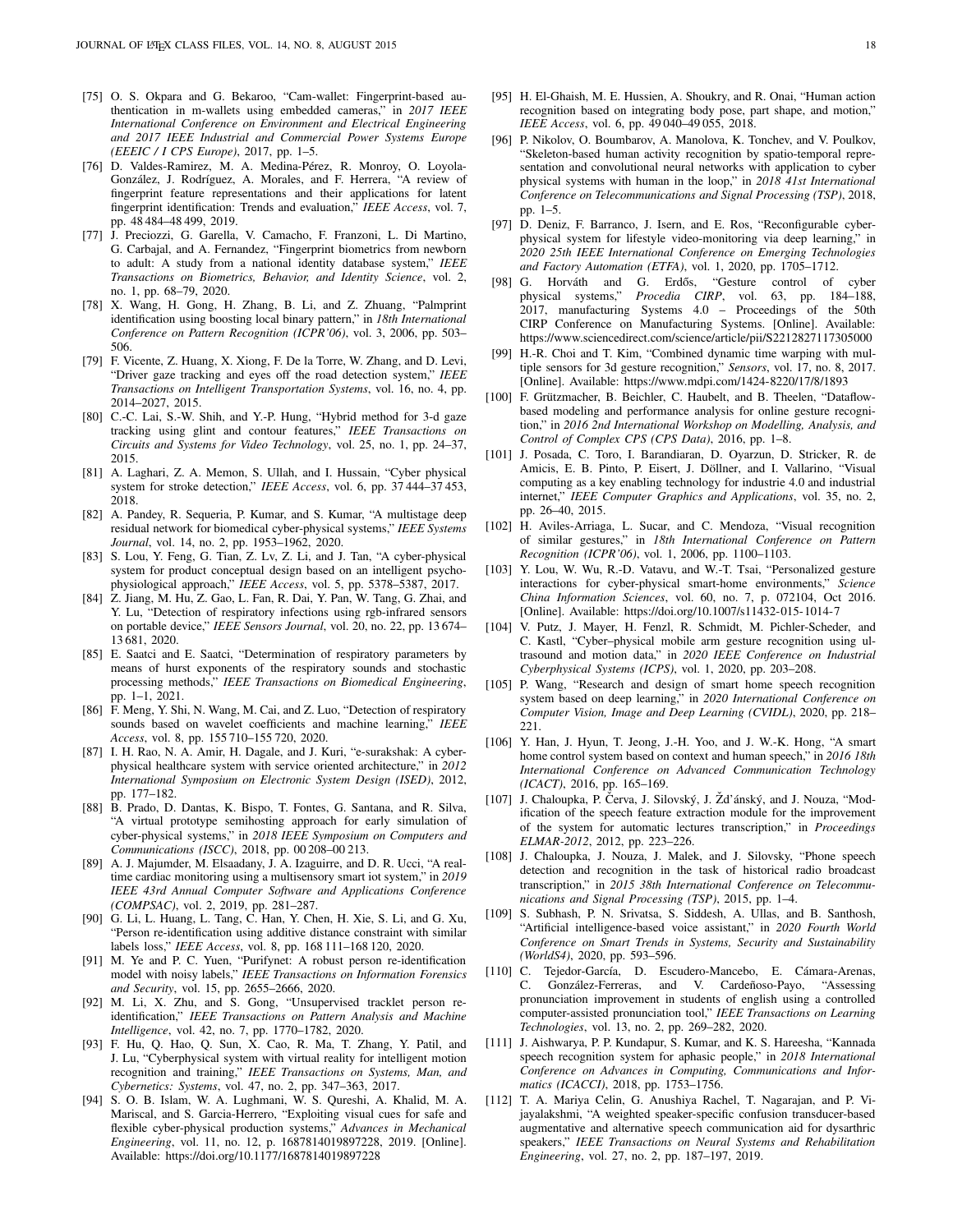- <span id="page-18-0"></span>[113] J. Zhang and D. Tao, "Empowering things with intelligence: A survey of the progress, challenges, and opportunities in artificial intelligence of things," 2020.
- <span id="page-18-1"></span>[114] Z. Kozhirbayev, B. A. Erol, A. Sharipbay, and M. Jamshidi, "Speaker recognition for robotic control via an iot device," in *2018 World Automation Congress (WAC)*, 2018, pp. 1–5.
- <span id="page-18-2"></span>[115] Z. Wang, S. Duan, C. Zeng, X. Yu, Y. Yang, and H. Wu, "Robust speaker identification of iot based on stacked sparse denoising autoencoders," in *2020 International Conferences on Internet of Things (iThings) and IEEE Green Computing and Communications (Green-Com) and IEEE Cyber, Physical and Social Computing (CPSCom) and IEEE Smart Data (SmartData) and IEEE Congress on Cybermatics (Cybermatics)*, 2020, pp. 252–257.
- [116] V. Le, J. Brandt, Z. Lin, L. Bourdev, and T. S. Huang, "Interactive facial feature localization," in *Computer Vision – ECCV 2012*, A. Fitzgibbon, S. Lazebnik, P. Perona, Y. Sato, and C. Schmid, Eds. Berlin, Heidelberg: Springer Berlin Heidelberg, 2012, pp. 679–692.
- <span id="page-18-3"></span>[117] X. Zhu and D. Ramanan, "Face detection, pose estimation, and landmark localization in the wild," in *2012 IEEE Conference on Computer Vision and Pattern Recognition*, 2012, pp. 2879–2886.
- <span id="page-18-4"></span>[118] C. Sagonas, G. Tzimiropoulos, S. Zafeiriou, and M. Pantic, "300 faces in-the-wild challenge: The first facial landmark localization challenge," in *2013 IEEE International Conference on Computer Vision Workshops*, 2013, pp. 397–403.
- <span id="page-18-5"></span>[119] P. N. Belhumeur, D. W. Jacobs, D. J. Kriegman, and N. Kumar, "Localizing parts of faces using a consensus of exemplars," in *CVPR 2011*, 2011, pp. 545–552.
- <span id="page-18-6"></span>[120] M. Köstinger, P. Wohlhart, P. M. Roth, and H. Bischof, "Annotated facial landmarks in the wild: A large-scale, real-world database for facial landmark localization," in *2011 IEEE International Conference on Computer Vision Workshops (ICCV Workshops)*, 2011, pp. 2144– 2151.
- <span id="page-18-7"></span>[121] X. Zhu, Z. Lei, X. Liu, H. Shi, and S. Z. Li, "Face alignment across large poses: A 3d solution," in *Proceedings of the IEEE conference on computer vision and pattern recognition*, 2016, pp. 146–155.
- <span id="page-18-8"></span>[122] G. G. Chrysos, E. Antonakos, S. Zafeiriou, and P. Snape, "Offline deformable face tracking in arbitrary videos," in *2015 IEEE International Conference on Computer Vision Workshop (ICCVW)*, 2015, pp. 954– 962.
- [123] S. Jin, L. Xu, J. Xu, C. Wang, W. Liu, C. Qian, W. Ouyang, and P. Luo, "Whole-body human pose estimation in the wild," in *Computer Vision – ECCV 2020*, A. Vedaldi, H. Bischof, T. Brox, and J.-M. Frahm, Eds. Cham: Springer International Publishing, 2020, pp. 196–214.
- <span id="page-18-9"></span>[124] B. Yang, J. Yan, Z. Lei, and S. Z. Li, "Fine-grained evaluation on face detection in the wild," in *Automatic Face and Gesture Recognition (FG), 11th IEEE International Conference on*. IEEE, 2015.
- <span id="page-18-10"></span>[125] V. Jain and E. Learned-Miller, "Fddb: A benchmark for face detection in unconstrained settings," University of Massachusetts, Amherst, Tech. Rep. UM-CS-2010-009, 2010.
- <span id="page-18-11"></span>[126] H. Proenca, S. Filipe, R. Santos, J. Oliveira, and L. A. Alexandre, "The ubiris.v2: A database of visible wavelength iris images captured onthe-move and at-a-distance," *IEEE Transactions on Pattern Analysis and Machine Intelligence*, vol. 32, no. 8, pp. 1529–1535, 2010.
- <span id="page-18-12"></span>[127] S. J. Garbin, Y. Shen, I. Schuetz, R. Cavin, G. Hughes, and S. S. Talathi, "Openeds: Open eye dataset," 2019.
- [128] T.-Y. Lin, M. Maire, S. Belongie, J. Hays, P. Perona, D. Ramanan, P. Dollár, and C. L. Zitnick, "Microsoft coco: Common objects in context," in *Computer Vision – ECCV 2014*, D. Fleet, T. Pajdla, B. Schiele, and T. Tuytelaars, Eds. Cham: Springer International Publishing, 2014, pp. 740–755.
- [129] M. Andriluka, L. Pishchulin, P. Gehler, and B. Schiele, "2d human pose estimation: New benchmark and state of the art analysis," in *Proceedings of the 2014 IEEE Conference on Computer Vision and Pattern Recognition*, ser. CVPR '14. USA: IEEE Computer Society, 2014, p. 3686–3693. [Online]. Available: <https://doi.org/10.1109/CVPR.2014.471>
- <span id="page-18-13"></span>[130] R. A. Güler, N. Neverova, and I. Kokkinos, "Densepose: Dense human pose estimation in the wild," in *2018 IEEE/CVF Conference on Computer Vision and Pattern Recognition*, 2018, pp. 7297–7306.
- <span id="page-18-14"></span>[131] S. Johnson and M. Everingham, "Clustered pose and nonlinear appearance models for human pose estimation," in *Proceedings of the British Machine Vision Conference*. BMVA Press, 2010, pp. 12.1–12.11, doi:10.5244/C.24.12.
- <span id="page-18-15"></span>[132] H. Jhuang, J. Gall, S. Zuffi, C. Schmid, and M. J. Black, "Towards understanding action recognition," in *2013 IEEE International Conference on Computer Vision*, 2013, pp. 3192–3199.
- <span id="page-18-16"></span>[133] C. Lassner, J. Romero, M. Kiefel, F. Bogo, M. J. Black, and P. V. Gehler, "Unite the people: Closing the loop between 3d and 2d human representations," in *2017 IEEE Conference on Computer Vision and Pattern Recognition (CVPR)*, 2017, pp. 4704–4713.
- <span id="page-18-17"></span>[134] A. Wetzler, R. Slossberg, and R. Kimmel, "Rule of thumb: Deep derotation for improved fingertip detection," in *Proceedings of the British Machine Vision Conference (BMVC)*. BMVA Press, September 2015, pp. 33.1–33.12. [Online]. Available: <https://dx.doi.org/10.5244/C.29.33>
- <span id="page-18-18"></span>[135] Y. Zhang, C. Cao, J. Cheng, and H. Lu, "Egogesture: A new dataset and benchmark for egocentric hand gesture recognition," *IEEE Transactions on Multimedia*, vol. 20, no. 5, pp. 1038–1050, 2018.
- <span id="page-18-19"></span>[136] P. Molchanov, X. Yang, S. Gupta, K. Kim, S. Tyree, and J. Kautz, "Online detection and classification of dynamic hand gestures with recurrent 3d convolutional neural networks," in *2016 IEEE Conference on Computer Vision and Pattern Recognition (CVPR)*, 2016, pp. 4207– 4215.
- <span id="page-18-20"></span>[137] O. Köpüklü, A. Gunduz, N. Kose, and G. Rigoll, "Real-time hand gesture detection and classification using convolutional neural networks," in *2019 14th IEEE International Conference on Automatic Face Gesture Recognition (FG 2019)*, 2019, pp. 1–8.
- <span id="page-18-21"></span>[138] M. Vandersteegen, W. Reusen, K. V. Beeck, and T. Goedemé, "Lowlatency hand gesture recognition with a low resolution thermal imager," in *2020 IEEE/CVF Conference on Computer Vision and Pattern Recognition Workshops (CVPRW)*, 2020, pp. 440–449.
- <span id="page-18-22"></span>[139] K. Soomro, A. R. Zamir, and M. Shah, "Ucf101: A dataset of 101 human actions classes from videos in the wild," 2012.
- <span id="page-18-23"></span>[140] W. Kay, J. Carreira, K. Simonyan, B. Zhang, C. Hillier, S. Vijayanarasimhan, F. Viola, T. Green, T. Back, P. Natsev, M. Suleyman, and A. Zisserman, "The kinetics human action video dataset," 2017.
- <span id="page-18-24"></span>[141] H. Kuehne, H. Jhuang, E. Garrote, T. Poggio, and T. Serre, "Hmdb: A large video database for human motion recognition," in *2011 International Conference on Computer Vision*, 2011, pp. 2556–2563.
- <span id="page-18-25"></span>[142] F. C. Heilbron, V. Escorcia, B. Ghanem, and J. C. Niebles, "Activitynet: A large-scale video benchmark for human activity understanding," in *2015 IEEE Conference on Computer Vision and Pattern Recognition (CVPR)*, 2015, pp. 961–970.
- <span id="page-18-26"></span>[143] A. Shahroudy, J. Liu, T.-T. Ng, and G. Wang, "Ntu rgb+d: A large scale dataset for 3d human activity analysis," 2016.
- <span id="page-18-27"></span>[144] C. Schuldt, I. Laptev, and B. Caputo, "Recognizing human actions: a local svm approach," in *Proceedings of the 17th International Conference on Pattern Recognition, 2004. ICPR 2004.*, vol. 3, 2004, pp. 32–36 Vol.3.
- <span id="page-18-28"></span>[145] I. Lillo, A. Soto, and J. C. Niebles, "Discriminative hierarchical modeling of spatio-temporally composable human activities," in *2014 IEEE Conference on Computer Vision and Pattern Recognition*, 2014, pp. 812–819.
- <span id="page-18-29"></span>[146] H. Zhao, A. Torralba, L. Torresani, and Z. Yan, "Hacs: Human action clips and segments dataset for recognition and temporal localization," in *Proceedings of the IEEE/CVF International Conference on Computer Vision*, 2019, pp. 8668–8678.
- <span id="page-18-30"></span>[147] V. Panayotov, G. Chen, D. Povey, and S. Khudanpur, "Librispeech: An asr corpus based on public domain audio books," in *2015 IEEE International Conference on Acoustics, Speech and Signal Processing (ICASSP)*, 2015, pp. 5206–5210.
- <span id="page-18-31"></span>[148] P. Warden, "Speech commands: A dataset for limited-vocabulary speech recognition," 2018.
- <span id="page-18-32"></span>[149] R. Cattoni, M. A. Di Gangi, L. Bentivogli, M. Negri, and M. Turchi, "Must-c: A multilingual corpus for end-<br>to-end speech translation," *Computer Speech and Lan*to-end speech translation," *Computer Speech and guage*, vol. 66, p. 101155, 2021. [Online]. Available: <https://www.sciencedirect.com/science/article/pii/S0885230820300887>
- <span id="page-18-33"></span>[150] R. Ardila, M. Branson, K. Davis, M. Henretty, M. Kohler, J. Meyer, R. Morais, L. Saunders, F. M. Tyers, and G. Weber, "Common voice: A massively-multilingual speech corpus," 2019.
- <span id="page-18-34"></span>[151] J. Kahn, M. Rivière, W. Zheng, E. Kharitonov, Q. Xu, P.-E. Mazaré, J. Karadayi, V. Liptchinsky, R. Collobert, C. Fuegen *et al.*, "Libri-light: A benchmark for asr with limited or no supervision," in *ICASSP 2020- 2020 IEEE International Conference on Acoustics, Speech and Signal Processing (ICASSP)*. IEEE, 2020, pp. 7669–7673.
- <span id="page-18-35"></span>[152] D. Wang and X. Zhang, "Thchs-30 : A free chinese speech corpus," 2015.
- <span id="page-18-36"></span>[153] C. Richey, M. A. Barrios, Z. Armstrong, C. Bartels, H. Franco, M. Graciarena, A. Lawson, M. K. Nandwana, A. Stauffer, J. van Hout, P. Gamble, J. Hetherly, C. Stephenson, and K. Ni, "Voices obscured in complex environmental settings (voices) corpus," 2018.